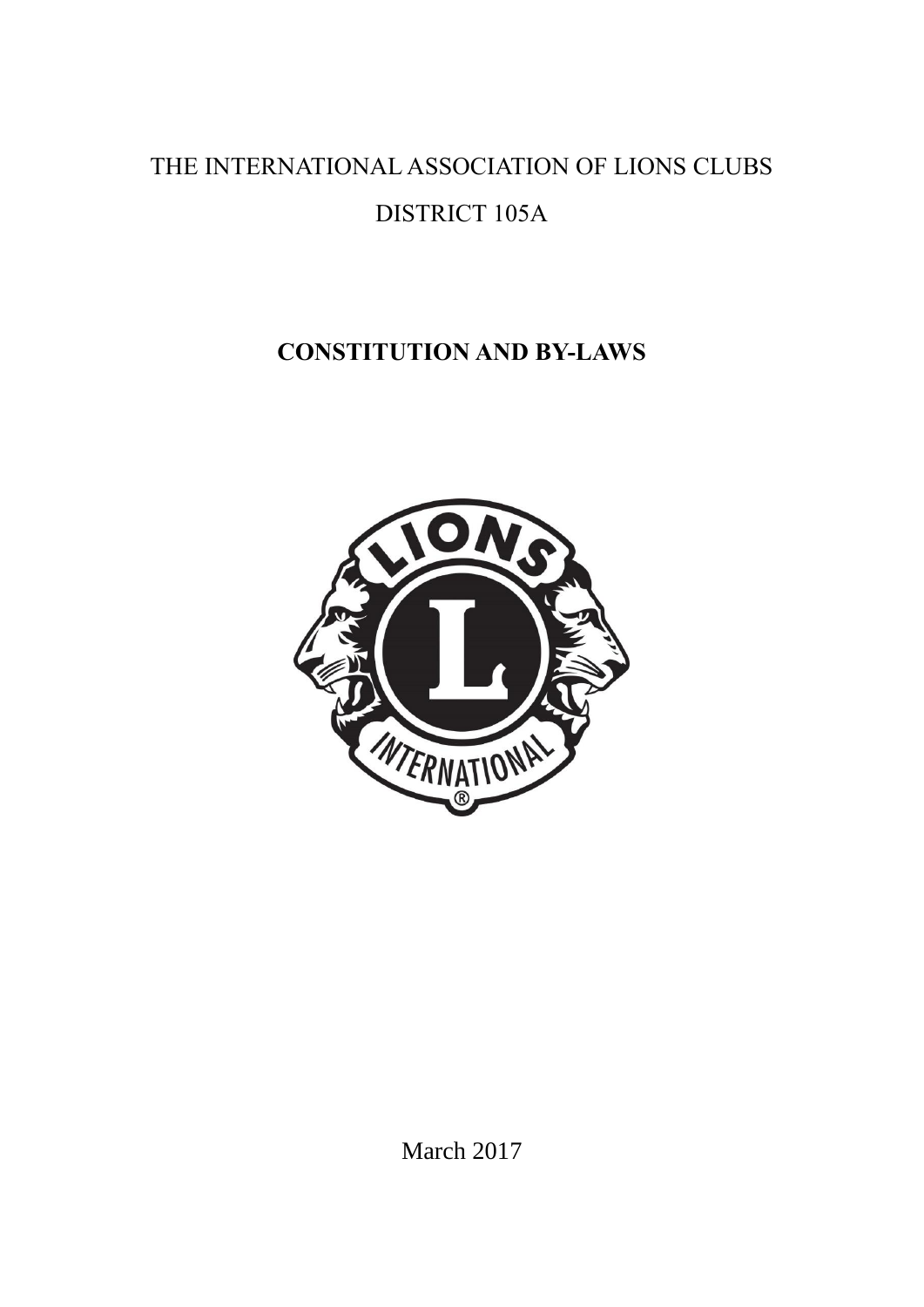# THE INTERNATIONAL ASSOCIATION OF LIONS CLUBS

# DISTRICT 105A

## CONSTITUTION AND BY-LAWS

# ARTICLE I

## NAME

This Organisation shall be known as District 105A of the International Association of Lions Clubs (hereinafter referred to as Lions Clubs International).

## ARTICLE II

## **OBJECTS**

To provide an administrative structure with which to advance the Purpose and Objects of Lions Clubs International in this District.

## ARTICLE III

# MEMBERSHIP

The members of this Organisation shall be all Lions Clubs in this District chartered by Lions Clubs International.

The boundaries of this District for the time being shall be the Greater London Boroughs North of the Thames, the Borough of Spelthorne, and the Counties of Bedfordshire, Buckinghamshire, Hertfordshire and Oxfordshire, excluding Henley-on-Thames, Goring & Woodcote and Burnham. These boundaries may be altered by Resolution adopted by the Multiple District Convention.

## ARTICLE IV

## DISTRICT ORGANISATION

## Section 1

Cabinet Officers

- A The District shall have a District Cabinet composed of the District Governor, the Immediate Past District Governor, the First Vice District Governor, the Second Vice District Governor, the Region Chairmen (if appointed), the Zone Chairmen, the District Secretary and the District Treasurer (which offices may be joint), the Sergeant-at-Arms and such other Specialist Officers as may be appointed by the District Governor.
- B The District Governor, First Vice District Governor, and Second Vice District Governor shall be elected at the annual convention of the District. The District Governor shall appoint, by the time he takes office, the District Secretary, the District Treasurer, one Region Chairman for each Region (if he chooses to utilise the position), one Zone Chairman for each Zone in the District and such other Specialist Officers as he may decide.
- C Any vacancy in any District Office, except that of District Governor, First Vice District Governor, or Second Vice District Governor, shall be filled by appointment of the District Governor for the unexpired term thereof.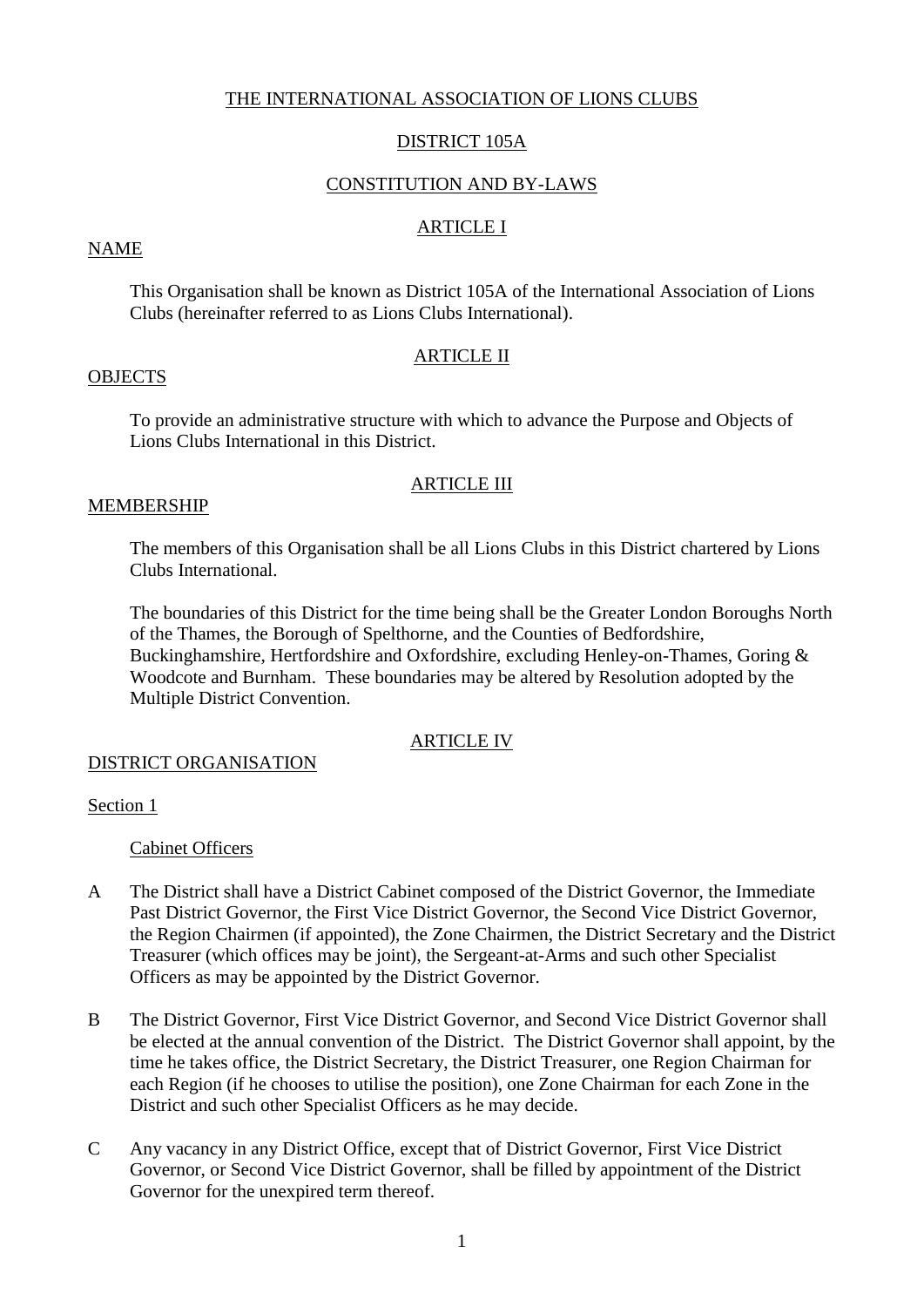- D The members of the District Cabinet shall be Officers of the District. Each such Officer shall be a member in good standing of a Lions Club in good standing in the District.
- E If any Region Chairman or Zone Chairman shall cease to be a member of a Club in the Region or Zone, as the case may be, to which he was appointed, his term of office shall thereupon cease and the District Governor shall appoint a successor to fill the said office.
- F No salary shall be paid to any Officer of the District

# District Cabinet Meetings

- A REGULAR. A regular meeting of the Cabinet shall be held in each quarter of the fiscal year, with the first to be held within thirty (30) days after the adjournment of the preceding International Convention. Ten (10) days written notice of meetings, setting forth a date, time and place, determined by the District Governor, shall be given to each member by the District Secretary.
- B SPECIAL. Special meetings of the Cabinet may be called by the District Governor at his discretion and shall be called upon written request made to the District Governor or the District Secretary by a majority of members of the Cabinet. Ten days written notice of special meetings, setting forth the purposes thereof and a date, time and place, determined by the District Governor, shall be given to each member by the District Secretary.
- C QUORUM & VOTE. The attendance of a majority of the members of the Cabinet shall constitute a quorum for any meeting thereof. The voting privilege shall extend to all members of the Cabinet.

# Section 3

# Regions & Zones

The District Governor, after consultation with all the Clubs in the District, shall divide the District into Zones each comprising, wherever possible, no more than eight (8) and no fewer than four (4) Lions Clubs, giving due regard to the geographical locations of the Clubs. The District Governor may also divide the District into Regions comprising two or more Zones.

If the number of clubs in a Zone deviates, or is likely to deviate, from the limits the District Governor shall initiate consultation and re-organisation to correct such deviation wherever possible. All such Regions and Zones shall be subject to change by the District Governor when, in his sole discretion, but after consultation with the Clubs affected, he shall deem the same necessary in the best interests of Lions Clubs International.

# Section 4

# District Committees

A DISTRICT GOVERNOR'S ADVISORY COMMITTEE. In each Zone, the Zone Chairman and the Presidents and Secretaries of the Clubs in the Zone shall compose a District Governor's Advisory Committee, with the Zone Chairman as Chairman thereof. At a date,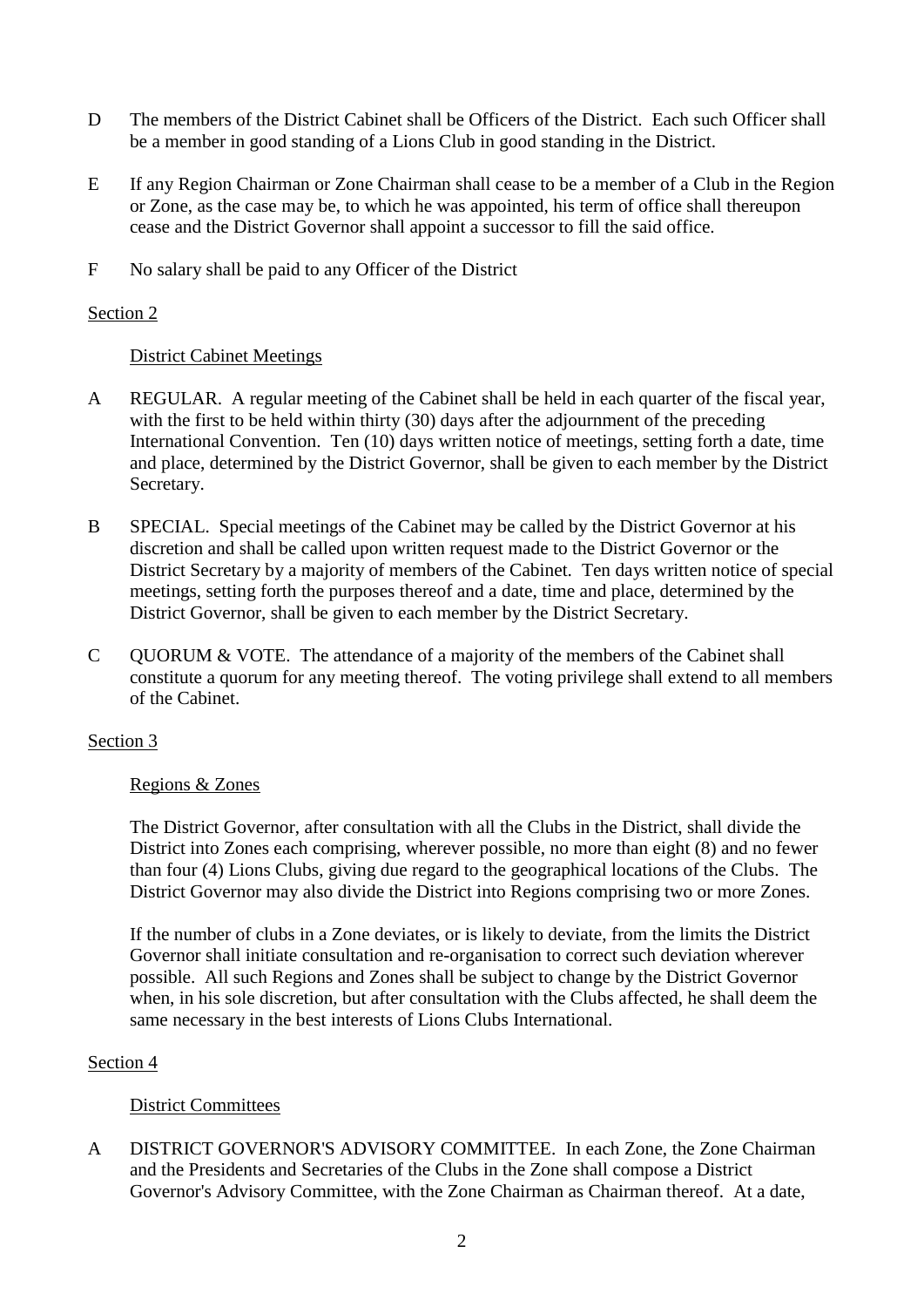time and place called by the Zone Chairman, this Committee shall hold at least three meetings within the fiscal year, the first being within ninety (90) days after the adjournment of the preceding International Convention.

- B DISTRICT GOVERNOR'S HONORARY COMMITTEE. The District Governor shall appoint a District Governor's Honorary Committee, composed of all Past District Governors who are members in good standing of Clubs within the District. The committee members will choose one of their members as Chairman of the Committee who will be, ex-officio, a member of the District Cabinet. This Committee shall meet when its members identify a need or as called upon by the District Governor.
- C DISTRICT FORWARD PLANNING COMMITTEE. The District Governor shall appoint, if he so chooses, a District Forward Planning Committee whose membership shall include the First Vice District Governor, a Lion who has served as Zone or Region Chairman, and not more than three other members. All members shall be from different clubs.

## ARTICLE V

# DISTRICT ADMINISTRATION FUND

## Section 1

To provide revenue to defray the administrative expenses of the District, an annual District Administration Fund per Capita Levy, the sum to be decided annually at the District Convention, shall be levied upon each member of each Club in the District.

It shall be collected and paid in advance by each Club in two (2) semi-annual payments of half the Per Capita Levy per Club member on the First day of August to cover the semi-annual period 1st July to 31st December and on the First day of February to cover the semi-annual period 1st January to 30th June, with billings of the same to be based upon the roster of each Club, as known, on the first days of July and January respectively. Said Levy shall be paid to the District Treasurer by each Club, except newly chartered and reorganised Clubs, which shall collect and pay said Per Capita Levy on a pro-rata basis from the first day of the month following their organisation or reorganisation, as the case may be. Said Per Capita Levy shall be disbursed only for the administrative expenses of the District and only upon the approval of the District Governor.

#### Section 2

In the event that the Resolution to decide the annual dues be defeated the existing dues shall be the dues payable for the next year.

#### Section 3

Disbursements from the District Administration Fund shall be by cheques signed by two authorised signatories of three, namely the District Governor, the District Secretary and the District Treasurer. If the post of District Secretary and District Treasurer be held by one person, the District Governor shall appoint one other District Officer to be an additional signatory.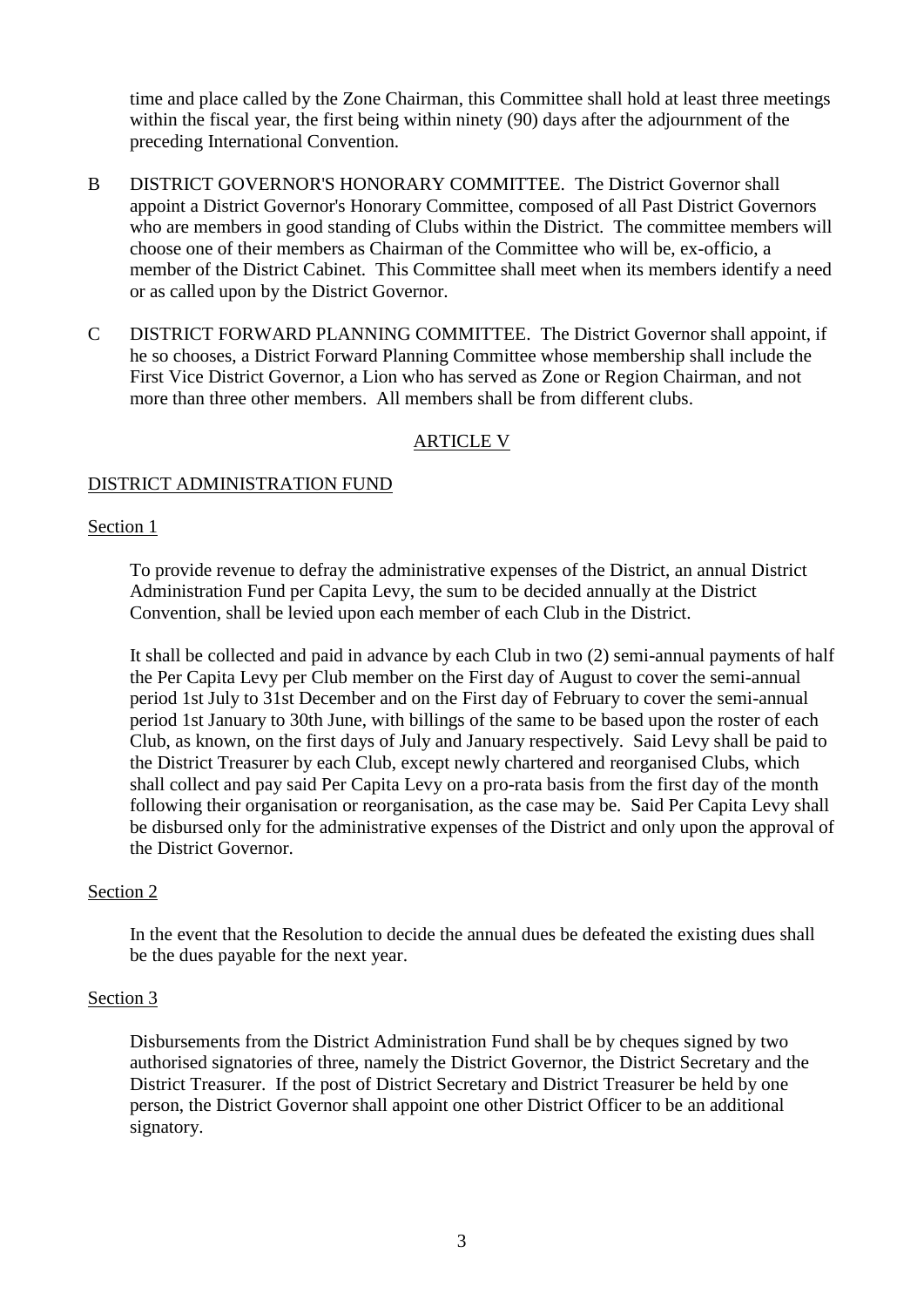The District Governor and his Cabinet shall not incur obligations in any fiscal year which will effect an unbalanced budget or deficit in said fiscal year.

#### Section 5

The District Governor shall provide for an annual or more frequent audit of the books and accounts of the District Treasurer and a statement of the financial condition of the District up to a specified day in each year, prepared by a competent auditor, shall be sent to every Club in the District at least fourteen (14) days before the date of the Annual District Convention.

#### ARTICLE VI

#### DISTRICT CONVENTION

#### Section 1

A Convention of the District shall be held in each year, prior to the date set for the Multiple District Convention by not less than forty-two (42) days, at a place selected by a previous Annual Convention of the District and a date and time fixed by the District Governor, (see Appendix IIA).

#### Section 2

The District Governor shall receive invitations in writing from Clubs or Groups wishing to host the Annual Convention. All invitations shall set forth such information as the District Governor shall from time to time require and shall be delivered to the District Convention Officer, on behalf of the District Governor, by 31st December of the third year prior to the Convention or by a date agreed by the Cabinet. The procedure to be followed in investigation of bids and in presentation of the same to Convention as well as the action to be taken by a Convention in the event of no bids being acceptable to, or received by the District Convention Officer on behalf of the District Governor, shall be determined by the District Governor.

## Section 3

The members of the District Cabinet shall be the Officers of the Annual District Convention and the District Sergeant-at-Arms shall be the Sergeant-at-Arms for the Convention.

#### Section 4

Each chartered Club in good standing in Lions Clubs International and in the District shall be represented by one or more delegates at the Annual District Convention and shall be entitled in each such Convention to one voting delegate and one alternate for each ten (10) members or major fraction thereof of said Club who have been enrolled for at least one year and a day as shown by the records of the International Office on the first day of the month last preceding that month during which the Convention is held. The major fraction referred to in this Section shall be five (5) or more members.

Each certified delegate present in person may cast one vote only for each office to be filled and one vote only for each issue to be voted on by the members of said Convention. Unless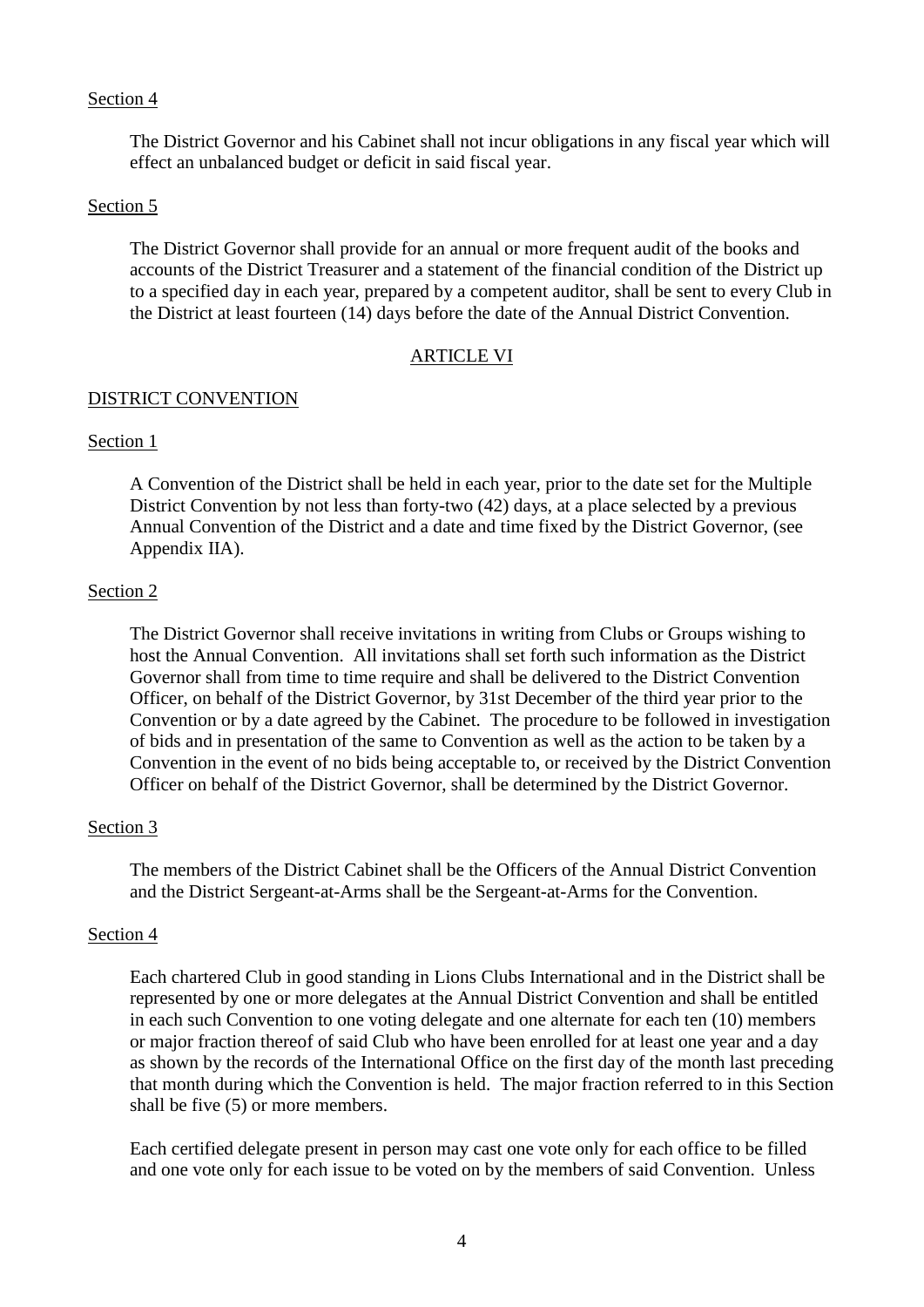otherwise specified herein, the affirmative vote of a majority of delegates voting on any question shall be the act of the Convention.

Delinquent dues may be paid and good standing acquired at any time prior to the close of credential certification and such closing shall be established by the District Cabinet. The District Treasurer shall be notified no later than five days before the District Convention if delinquent dues are to be paid between then and the close of credentials certification. Such delinquent dues must be paid with cleared funds.

## Section 5

The attendance in person of a majority of delegates registered at a Convention shall constitute a quorum at any session of the Convention.

# Section 6

Each Past District Governor of this District who is member in good standing of a Lions Club in good standing in Lions Clubs International and in the District shall be entitled to one vote in his own right for each office to be filled and one vote on each issue to be voted on at said Convention, provided that he is not also a delegate of his own Lions Club.

## Section 7

The District Governor shall retain and have power to change at any time, for good reason, the Convention site chosen by a previous District Convention and neither the District Governor nor the District, nor any member of the District Cabinet, shall incur any liability thereby to any Club or Club member in the District.

## Section 8

Within sixty (60) days after the close of each District Convention, the District Secretary shall transmit one copy of the complete proceedings thereof to the International Office, to each District Officer and to the Secretary of each Club in the District.

# ARTICLE VII

# DISTRICT CONVENTION FUND

## Section 1

In lieu of a District Convention registration fee, an annual per capita District Convention Fund Levy, the sum to be decided annually at the District Convention, may be levied upon each member of each Club in the District and shall be collected and paid in advance by each Club, except newly chartered and reorganised Clubs, in two (2) semi-annual payments of half the Levy per Club member on the same days and at the same time as the District Administration Fund Per Capita Levy ( see Article V, Section 1), with billings of the said Levy to be based upon the roster of each Club, as known on the first days of July and January respectively. This Levy shall be collected from the Clubs by and be remitted to the District Treasurer, who shall deposit the monies so collected in a special account in a bank chosen by the District Cabinet.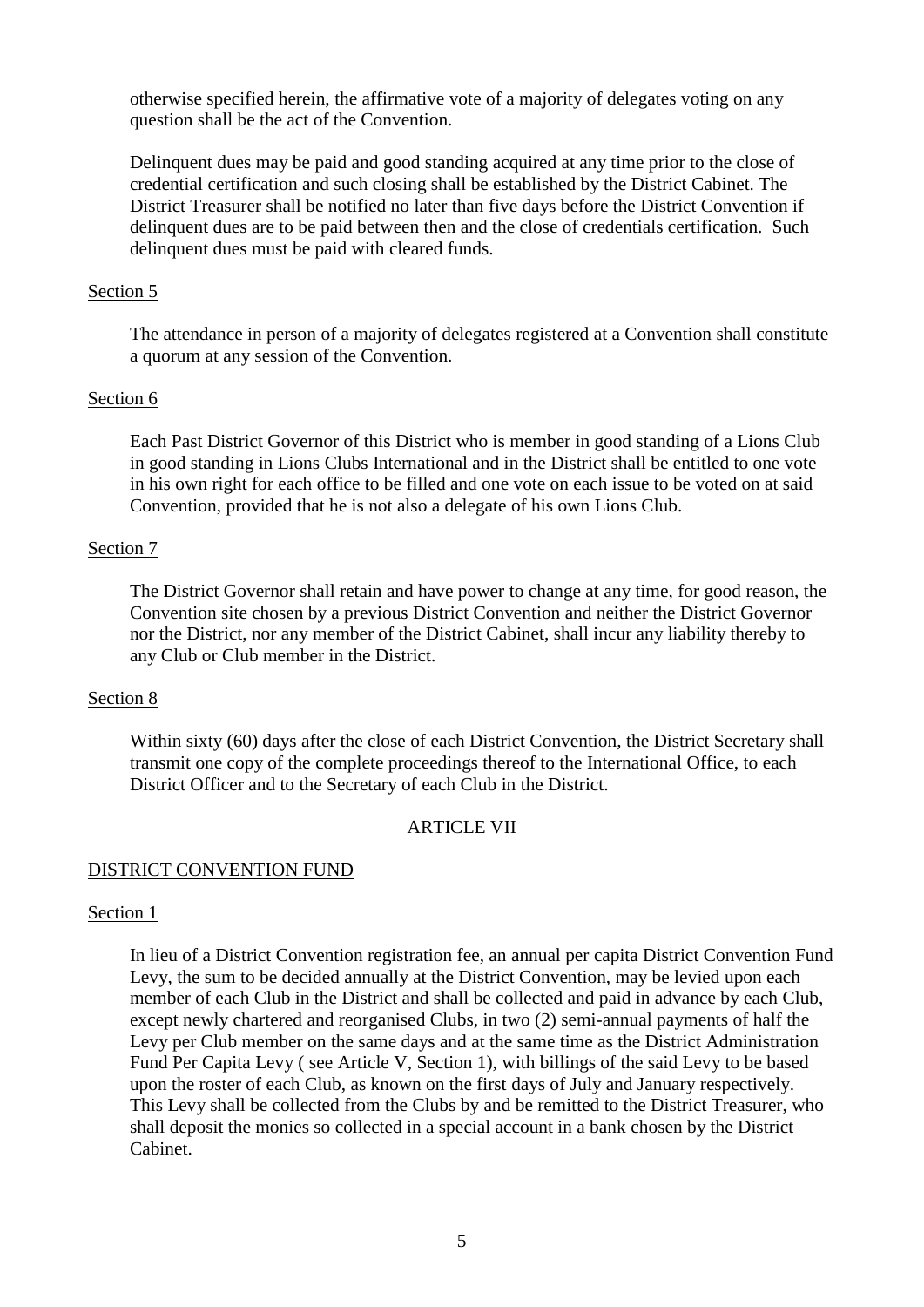The fund so collected shall be used exclusively for defraying the expenses of District Conventions and shall be expended only by District cheques drawn and signed by two of the authorised signatories referred to in Article V, Section 3. Any Club which is chartered or reorganised in a current fiscal year shall collect and pay said Convention Levy for said fiscal year on a pro-rata basis from the first day of the second month following the date of its organisation or reorganisation, as the case may be.

#### Section 2

In any fiscal year, any balance remaining in the District Convention Fund after payment of all District Convention budgeted administration expenses in that year shall remain in said District Convention fund and become available for future convention expenses and be treated as income in any fiscal year in which expended or otherwise budgeted for payment of such expenses.

Audited accounts of the District Convention Fund must be submitted by the District Convention Chairman or the Host Committee Treasurer to the District Treasurer, with a copy of the final accounts for the convention, for consideration at the second Cabinet meeting of the fiscal year following the Convention.

#### Section 3

Such fee as the District Governor shall set may be collected, under Procedures set by the District Governor, from each delegate, alternate and guest attending the District Convention to defray the actual cost of Convention meals and entertainment.

#### Section 4

The District Governor shall provide for an annual, or more frequent, audit of the District Convention Fund and shall give a financial report of said Fund to each District Convention.

## ARTICLE VIII

## **AMENDMENTS**

#### Section 1

This Constitution may be amended only at a District Convention by resolution reported by the Committee on Resolutions, Nominations, Constitution and By-Laws and adopted by the affirmative vote of two-thirds of the votes cast or as may be necessary to comply with amendments to the International Constitution as introduced from time to time.

#### Section 2

No amendment shall be so reported or voted upon unless the same shall have been furnished in writing to each Club in the District no less than forty-two (42) days prior to the convening date of the Annual District Convention with notice that the same will be voted upon at said Convention.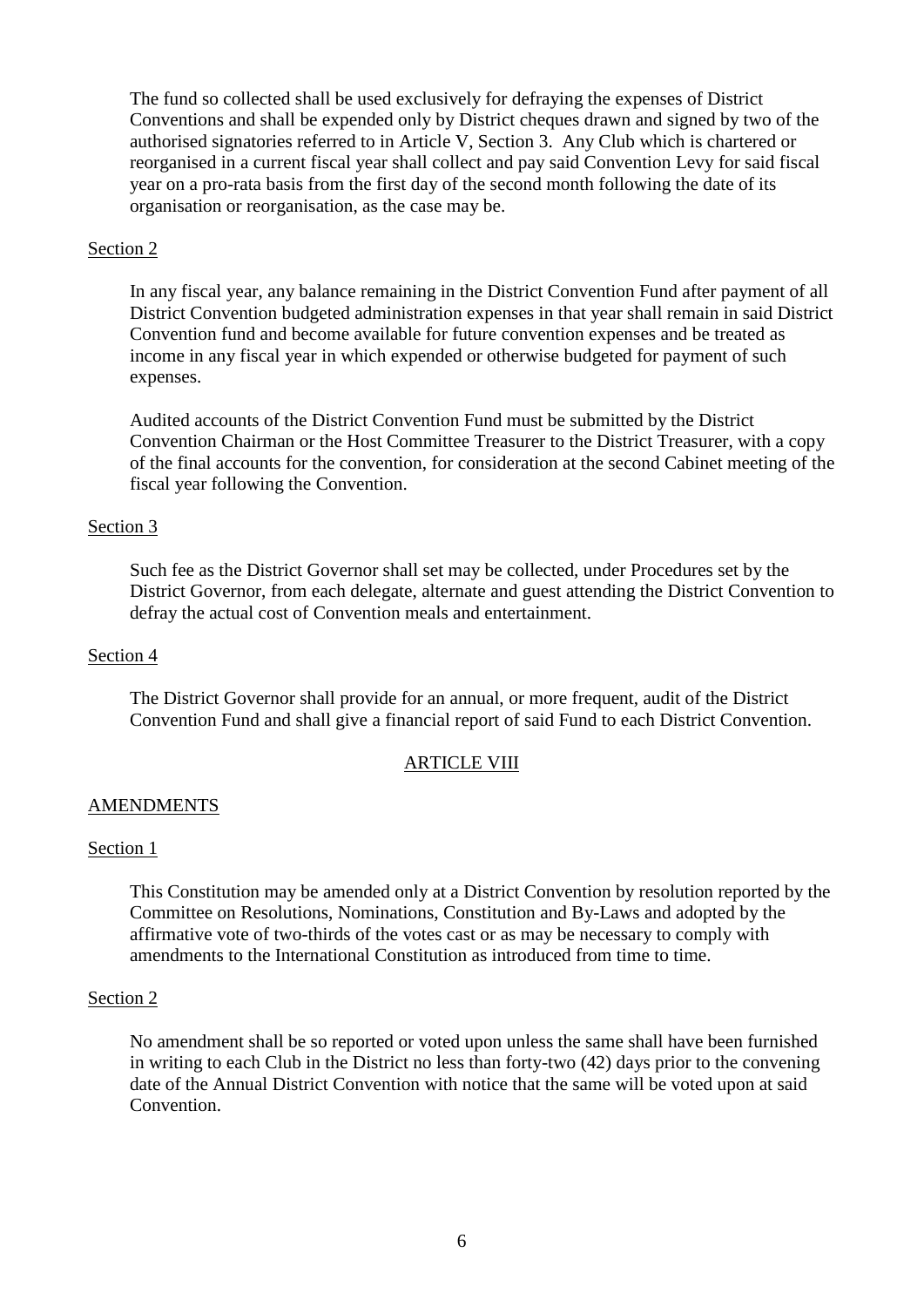Each amendment shall take effect at the close of the Convention at which adopted unless otherwise specified in the amendment.

\*\*\*

# BY-LAWS

# ARTICLE I

## DISTRICT NOMINATIONS, RESOLUTIONS AND ELECTIONS

#### Section 1

The District Governor shall appoint, at the beginning of his term of office, a Constitution, Nominations and Resolutions Officer and at his discretion a Constitution, Nominations and Resolutions Committee, the Chairman of which shall be the Constitution, Nominations and Resolutions Officer who will be a member of the District Cabinet. The said committee shall consist of not less than three (3) members, each of whom shall be a member in good standing of different Lions Clubs in good standing in the District.

#### Section 2

Any member of a Lions Club in the District seeking the office of District Governor, First Vice District Governor, or Second Vice District Governor shall file his intention to so run in writing with the Constitution, Nominations and Resolutions Officer on or before 15th August or such other date as the District Governor may decide. Invitations for such nominations shall be delivered to each club in the District by the said Constitution, Nominations and Resolutions Officer not later than the 15th June in each year.

In the event that the First Vice District Governor or Second Vice District Governor does not stand for election a further invitation for nominations shall be issued. Any such nominations must be delivered to the Constitution, Nominations and Resolutions Officer to be received by him not later than 1st October.

The candidate for District Governor must be the serving First Vice District Governor unless he chooses not to stand, or there is a vacancy for First Vice District Governor, in which case any Lion who fulfils the candidacy requirements for First Vice District Governor and has served on the District Cabinet for a further year since meeting those requirements is eligible and if nominated must furnish with his nomination evidence of his compliance with the required qualifications for the nomination.

The candidate for First Vice District Governor must be the serving Second Vice District Governor unless he chooses not to stand, or there is a vacancy for Second Vice District Governor, in which case any Lion who fulfils the candidacy requirements for Second Vice District Governor is eligible and if nominated must furnish with his nomination evidence of his compliance with the required qualifications for the nomination.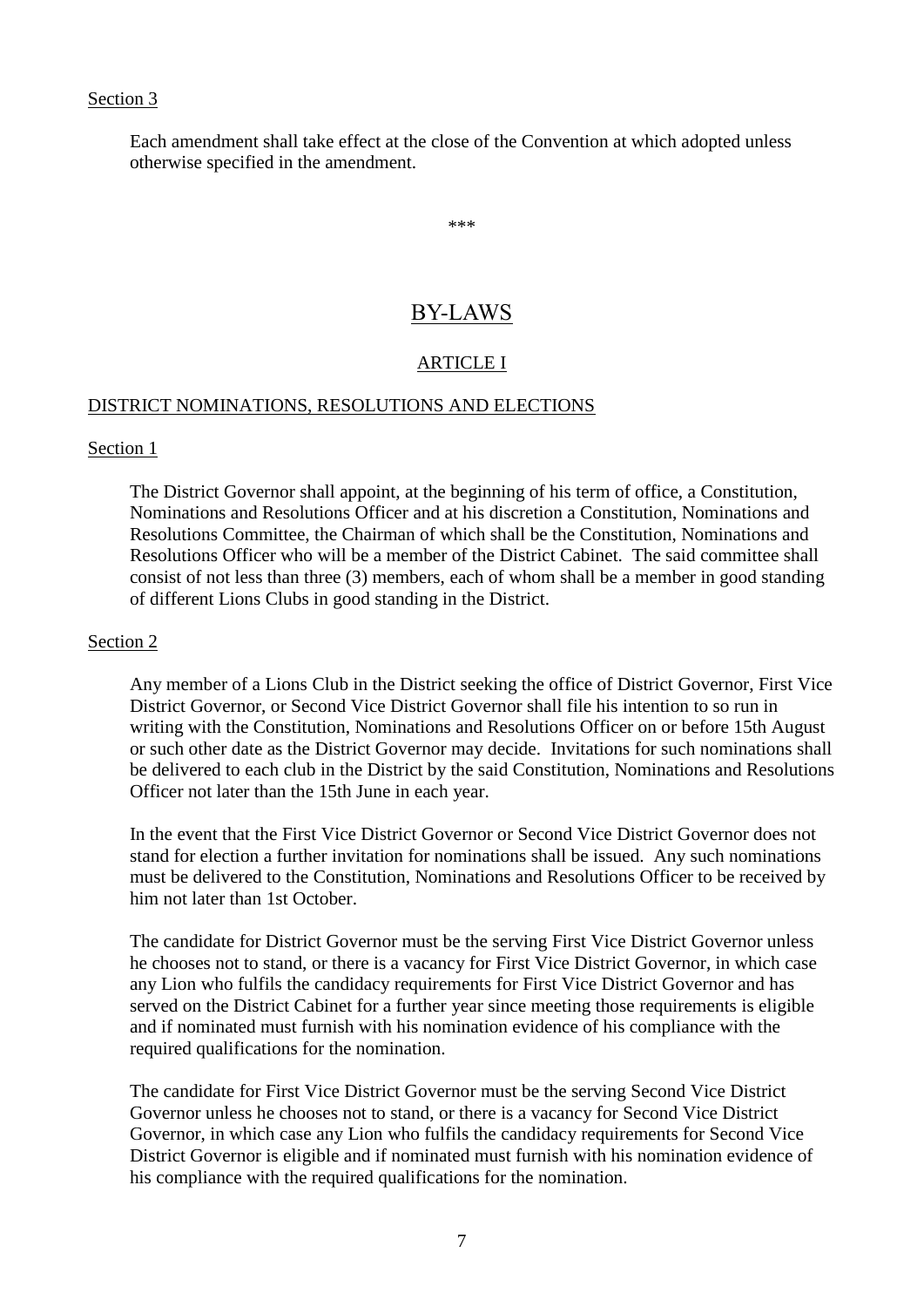Each candidate for First or Second Vice District Governor shall furnish with his nomination evidence of his compliance with the qualifications for the said office as set out in the International Constitution and By-Laws, Article IX, Section 6, as may be amended from time to time, as follows:

- (a) He shall be an Active member in good standing of a chartered Lions Club in good standing in this District at the time of nomination and of election.
- (b) He shall secure the endorsement of his Club or of the majority of Clubs in the District.
- (c) He shall have served, or will have served at the time he takes office as Vice District Governor:
	- (1) As President of a Lions Club for a full term or major portion thereof and as a member of the Board of Directors for no less than two additional years, and
	- (2) As Zone Chairman or Region Chairman or Cabinet Secretary and/or Treasurer for a full term or major portion thereof.
	- (3) None of the above may be accomplished concurrently.

The District Governor shall arrange for all Clubs in the District to be notified of the names of all candidates so qualified not later than forty-two (42) days prior to the District Convention. Their names shall be placed in nomination at the District Convention.

Each candidate for First or Second Vice District Governor shall be allowed one nominating speech by a member of his club only of no more than three minutes duration and one personal speech of no more than five minutes duration. Each candidate will also be expected to introduce himself/herself to the Winter Forum with an address lasting not more than five minutes. There is no requirement for a presentation by a member of the candidate's club or by any other Lion.

# Section 3

- (i) Election for District Governor, First Vice District Governor, or Second Vice District Governor shall be by secret written ballot.
- (ii) Election for District Governor: provided the candidate receives more than 50% of the total affirmative votes cast he shall be declared elected.
- (iii) Election for First Vice District Governor:
	- (a) if the current Second Vice District Governor is the only candidate, provided he receives more than 50% of the total affirmative votes cast he shall be declared elected.
	- (b) if the current Second Vice District Governor declines to stand or such position is vacant, voting shall be as set out in (iv) below
- (iv) Election for Second Vice District Governor:
	- (a) If there be only one or two candidates the candidate who receives more than 50% of the total affirmative votes cast he shall be declared elected.
	- (b) If there be more than two candidates the election shall be by the Single Transferable (Alternative) Vote system. The candidate receiving more than 50% of the total number of effective votes cast shall be declared elected.
- (v) The numerical results of voting at District Convention will be announced if all the candidates of a given election agree. If there is not unanimous agreement a candidate may request the teller to provide the numerical results privately.

In the case of a tie on any ballot the District Governor shall give a casting vote.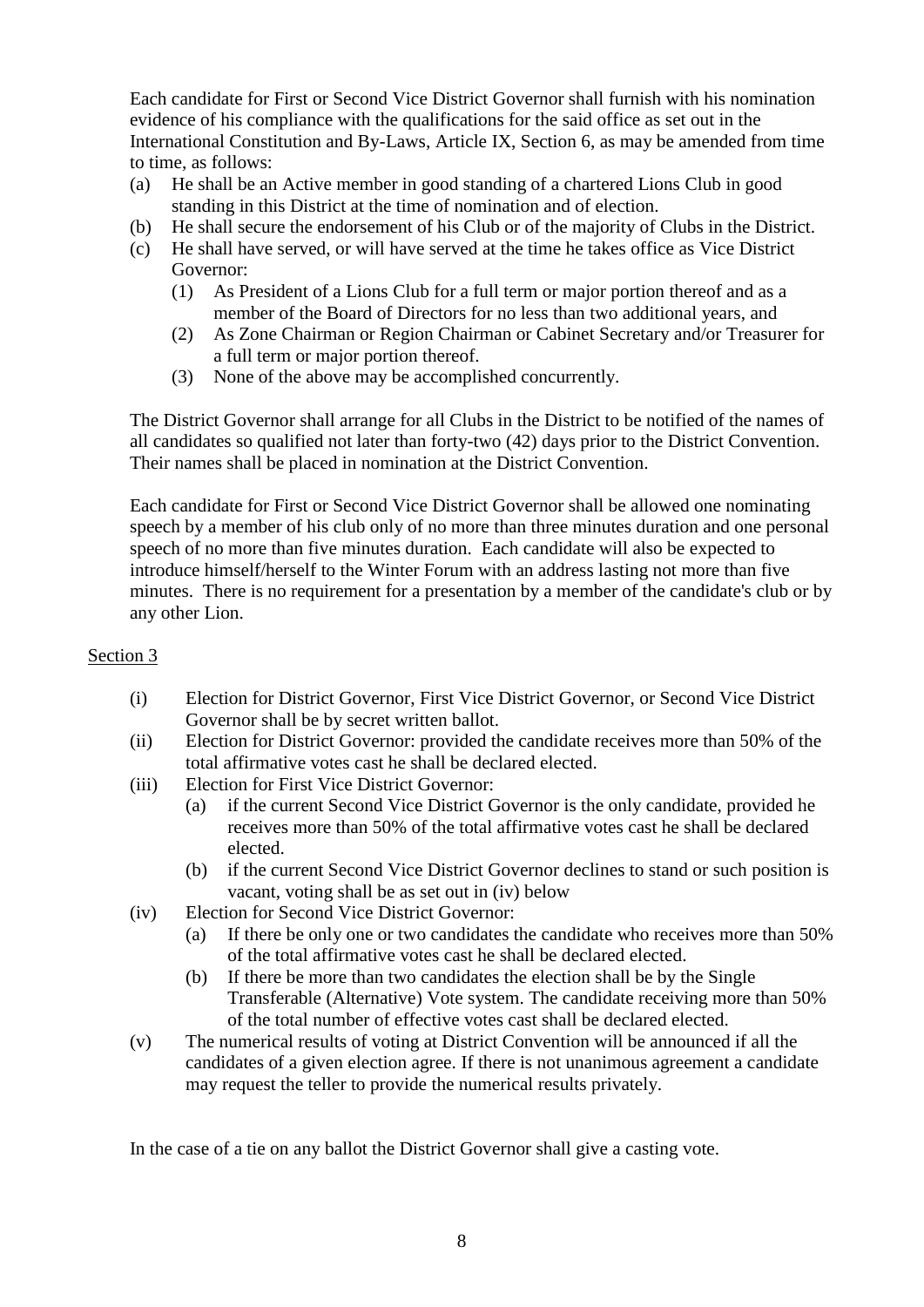In the event of a vacancy in the office of District Governor:

- (i) The same shall be filled in accordance with the provisions of the International Constitution and By Laws Article IX, Section 6(e). All Past International Presidents, Past International Directors and Past District Governors who are members in good standing of Lions Clubs in the District shall convene, at a date, time and place called and determined by the Immediate Past District Governor, or, if he is not available, the Past District Governor who last served as District Governor to pick a replacement for recommendation to the International Board.
- (ii) The First Vice District Governor shall assume the duties of the District Governor, with the same authority as if he were elected District Governor, until such time as the position is filled in accordance with paragraph (i).

#### Section 5

In the event of a vacancy of the office of First or Second Vice District Governor, the same shall remain vacant until the next Convention of this District at which time such office shall be filled by election.

#### Section 6

The District Governor shall issue to all Clubs in the District an official call for the Annual Convention not later than first day of August prior to the date fixed for holding the same, stating the place, day and hour thereof and giving the name and address of the Constitution, Nominations and Resolutions Officer and the closing date for the receipt of Resolutions by him. The said Officer or Committee shall examine all Resolutions received from Clubs and if acceptable shall circulate them to all Clubs in the District not later than 31st October prior to the date fixed for the District Convention and call for amendments which must be received by 31st December. The said Officer or Committee may decide not to accept any Resolution if, in its opinion, it would waste the time of Convention or otherwise inconvenience the proceedings of the Convention or if the substance of such Resolution has been voted upon at either of the two immediately preceding annual District Conventions. In this event the Club submitting the rejected Resolution shall be advised immediately. If, in the opinion of the said Officer or Committee, any Resolution needs to be reworded in the interests of clarity or for other due reason this may be done in consultation with the Club submitting such Resolution.

#### ARTICLE II

## DUTIES

#### Section 1

DISTRICT GOVERNOR. Under the general requirements of the International Constitution and International Board of Directors he shall represent the Association in this District. In addition he shall be the Chief Administration Officer of this District and shall have direct supervision of the Region Chairmen, the Zone Chairmen, the District Secretary, the District Treasurer and such other Cabinet members as may be provided for in this Constitution and By-Laws. His specific responsibilities shall be to:

- (a) Further the Purposes and Objects of this Association:
- (b) Supervise the organisation of new Lions Clubs: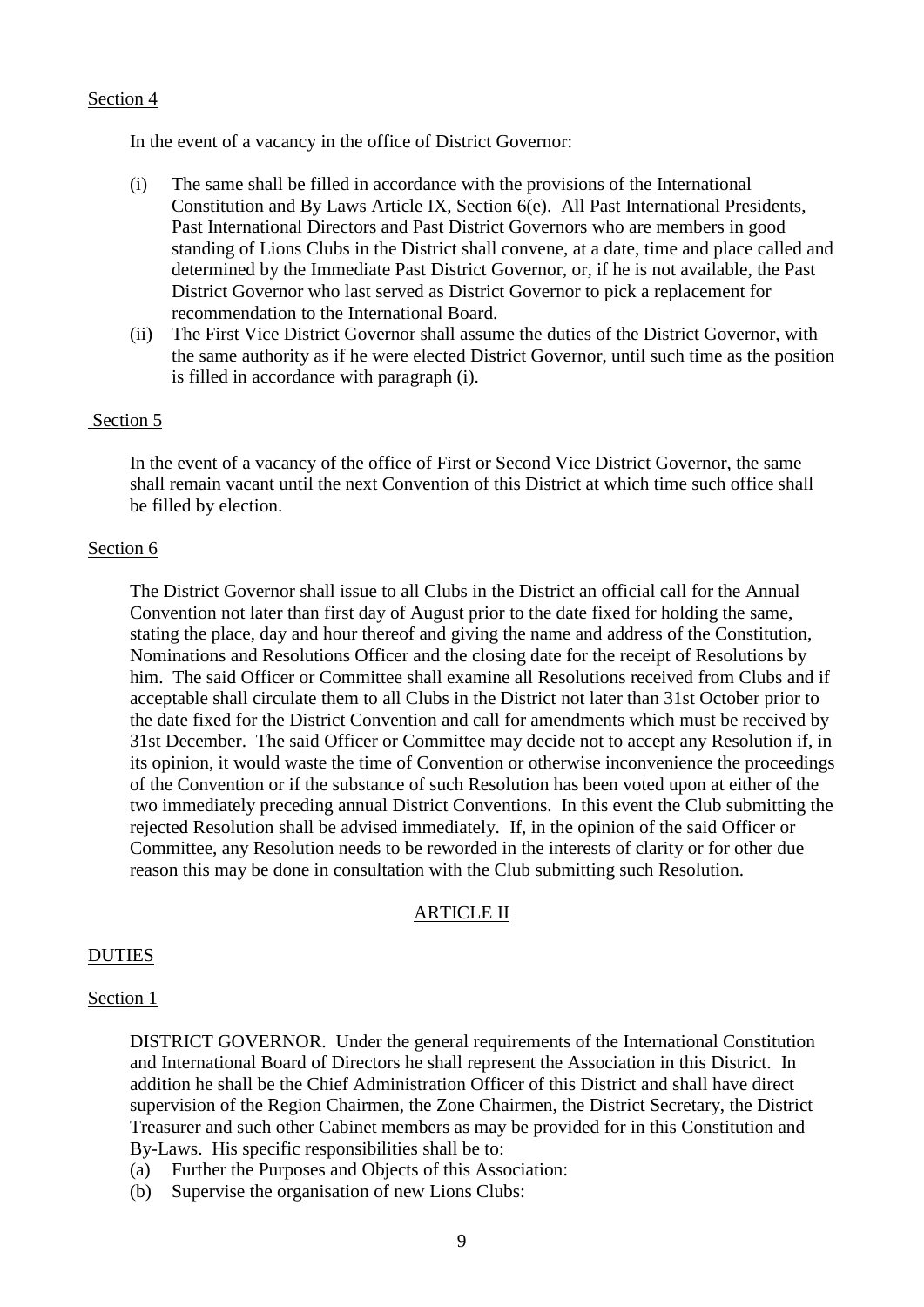- (c) Preside, when present, over Cabinet, Convention and other District meetings. During any period he is unable to preside the presiding officer at any such meeting shall be the First Vice District Governor or, if he is not available, the Second Vice District Governor or, if he is not available, the Immediate Past District Governor or, if he is not available, the Past District Governor who last served as District Governor but if none of these is available the District Officer chosen by the attending members shall preside:
- (d) Promote cordial relations among the chartered Lions Clubs:
- (e) Visit each Club at least once during his term of office;
- (f) Submit a current itemised statement of total District receipts and expenditures to his District Convention:
- (g) Deliver forthwith, at the termination of his term of office, all District records to his successor in office:
- (h) Report all known violations of the use of the Association's name and emblem:
- (i) Perform such other functions and acts as shall be required of him by the International Constitution and International Board of Directors through the District Governor's Manual and other directives.

FIRST VICE DISTRICT GOVERNOR. The First Vice-Governor, subject to the supervision and direction of the District Governor, shall be chief administrative assistant to the District Governor. His specific responsibilities shall be to:

- (a) further the Purposes and Objects of this Association:
- (b) familiarise himself with the duties of the District Governor so that in the event of a vacancy in the office of District Governor he will be better prepared to assume the duties and responsibilities of said office:
- (c) perform such administrative duties as may be assigned to him by the District Governor:
- (d) play an active role in membership development including extension of new clubs and leadership development within the district:
- (e) perform such other functions and acts as may be required of him by the International Board of Directors through the First Vice-Governor's Manual and other directives:
- (f) actively participate in all Cabinet meetings and conduct all meetings in the absence of the District Governor:
- (g) participate in Council of Governors meetings as appropriate:
- (h) participate in the preparation of the District budget:
- (i) be actively engaged in all matters to be continued during the next year:
- (j) participate in the review of the strengths and weaknesses of the clubs in the District:
- (k) at the request of the District Governor to supervise appropriate District committees.

## Section 3

SECOND VICE DISTRICT GOVERNOR. The Second Vice District Governor is subject to the supervision and direction of the District Governor. His specific responsibilities shall be to:

- (a) further the Purposes and Objects of this Association:
- (b) actively participate and inspire other district officers to administer and promote effective membership growth and new club organisation:
- (c) perform such duties as may be assigned to him by the District Governor, including assisting the district retention officer:
- (d) perform such other functions and act as required by the policy of the Association:
- (e) actively participate in all Cabinet meetings and conduct all meetings in the absence of the District Governor and First Vice District Governor: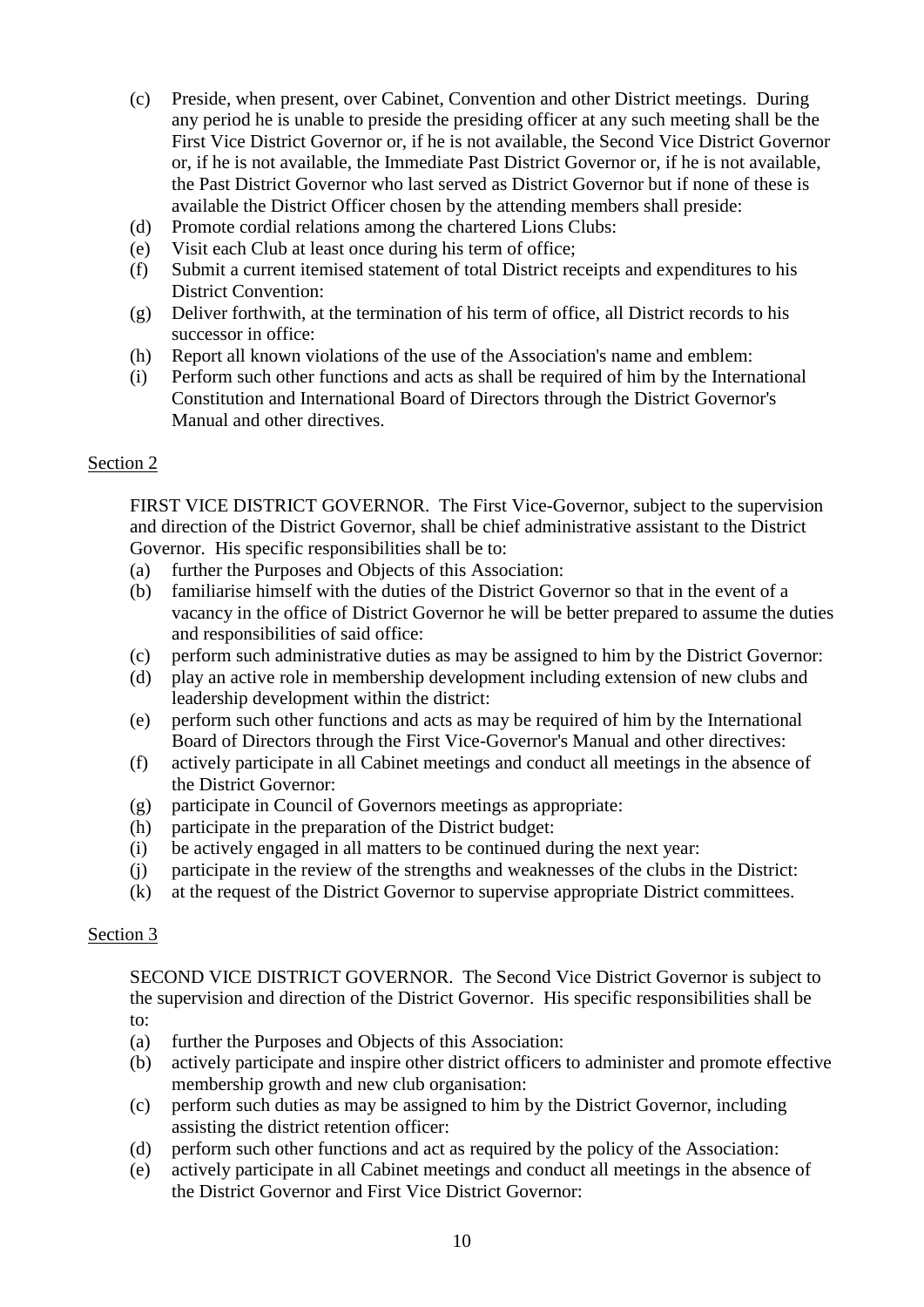- (f) participate in the preparation of the District budget:
- (g) be actively engaged in all matters to be continued during the next year:
- (h) participate in the review of the strengths and weaknesses of the clubs in the District:
- (i) at the request of the District Governor to supervise appropriate District committees.

DISTRICT SECRETARY. He shall, together with the Assistant Secretary if appointed, act under the supervision of the District Governor. His specific responsibilities shall be to:

- (a) Further the Purposes and Objects of this Association:
- (b) Perform such other duties as are implied by the title of said office including, but not by way of limitation, the following:
	- (1) Keep an accurate record of the proceedings of all meetings of the District Cabinet and within fourteen (14) days after each meeting forward copies of the same to all members of the Cabinet and to the Office of Lions Clubs International:
	- (2) Take and keep minutes of the District Convention and furnish copies of the same to Lions Clubs International, the District Governor, to each District Officer and to the Secretary of each Club in the District, in accordance with Article VI, Section 8 of this Constitution:
	- (3) Make reports to the Cabinet as the District Governor or Cabinet may require:
- (c) Perform such additional assignments as shall be given to him from time to time by the District Governor:
- (d) Perform such other functions and acts as may be required of him by the International Board of Directors through the Cabinet Secretary/Treasurer's Manual and other directives.

# Section 5

DISTRICT TREASURER. He shall, together with the Assistant Treasurer if appointed, act under the supervision of the District Governor. His specific responsibilities shall be to:

- (a) Further the Purposes and Objects of this Association:
- (b) Perform such other duties as are implied by the title of said office including, but not by way of limitation, the following:
	- (1) Collect and give receipt for all Per Capita Levies hereunder on members and Clubs in the District, deposit same in such bank or banks as the District Cabinet shall determine and disburse same by order of the District Governor and the Cabinet:
	- (2) Remit and pay over to the Multiple District Treasurer the Multiple District Per Capita Levy, if any, collected in the District and secure a proper receipt therefor:
	- (3) Keep accurate books and records of account and permit inspection of the same by the District Governor, any Cabinet member and any Club (or authorised agent of any of them) at any reasonable time for any proper purpose. Upon direction of the District Governor or the Cabinet he shall furnish any such books or records as requested to any auditor appointed by the District Governor:
- (c) Perform such additional assignments and keep such other accounts as shall be directed from time to time by the District Governor:
- (d) Perform such other functions and acts as may be required of him by the International Board of Directors through the Cabinet Secretary/Treasurer's Manual and other directives.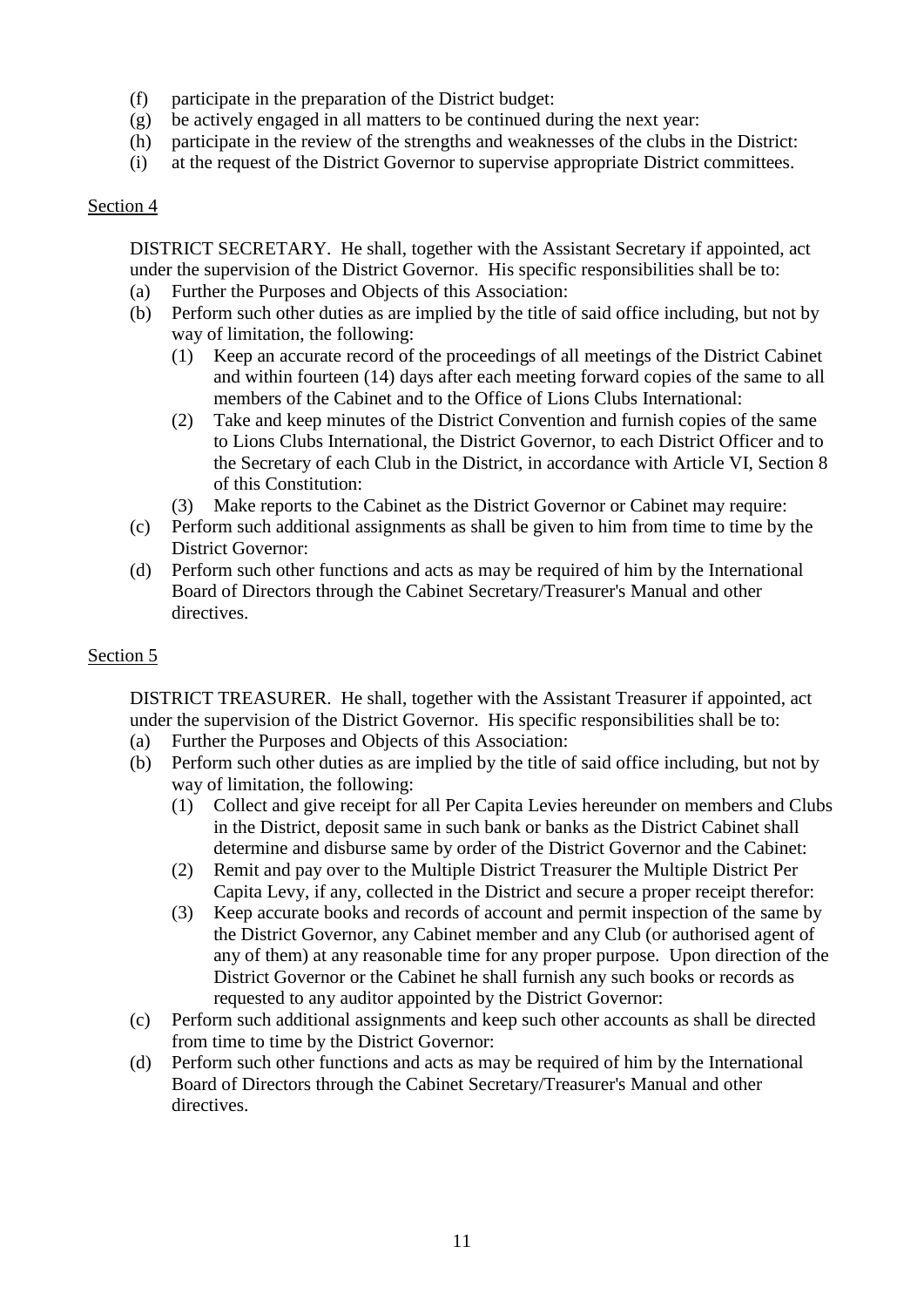REGION CHAIRMAN. (The District Governor may choose not to fill this office) Subject to the supervision and direction of the District Governor he shall be the Chief Administrative Officer in his Region. His specific responsibilities shall be to

- (a) Further the Purposes and Objects of this Association:
- (b) Supervise the activities of the Zone Chairmen in his Region and such District Committee Chairmen as may be assigned to him by the District Governor:
- (c) Play an active role in organising new Clubs and in strengthening weak Clubs:
- (d) Visit a regular meeting of each Club in his Region at least once during his term of office, reporting his findings to the District Governor:
- (e) Endeavour to have every Club in his Region operating under a duly adopted Club Constitution and By-Laws:
- (f) Promote representation at International, Multiple District and District Conventions by at least the full quota of delegates to which the Clubs in his Region are entitled:
- (g) Carry out such other official visitations to Club meetings and Charter Nights as shall be assigned to him by the District Governor:
- (h) Perform such additional assignments as shall be given to him from time to time by the District Governor:
- (i) Perform such other functions and acts as may be required of him by the International Board of Directors through the Region Chairman's Manual and other directives.

In the event that the Region Chairman for any reason cannot or does not, in the judgment of the District Governor, perform the duties of his office, or in the event that the office is for any reason vacated, the District Governor shall appoint a successor to serve for the unexpired term.

# Section 7

ZONE CHAIRMAN. Subject to the supervision and direction of the District Governor and/or the Region Chairman he shall be the Chief Administrative Officer in his Zone. His specific responsibilities shall be to:

- (a) Further the Purposes and Objects of this Association:
- (b) Serve as Chairman of the District Governor's Advisory Committee in his Zone and as Chairman to call regular meetings of said Committee in accordance with Article IV, Section 4 of this Constitution:
- (c) Make a report of each District Governor's Advisory Committee meeting and send copies within ten (10) days thereafter to Lions Clubs International and to the District Governor and Region Chairman of his Region, or as directed by the District Governor:
- (d) Play an active role in organising new Clubs and keep informed on the activities and well-being of all Clubs in his Zone:
- (e) Represent each Club in his Zone in any problems with District, Multiple District or Lions Clubs International:
- (f) Supervise the progress of District, Multiple District and Lions Clubs International projects in his Zone:
- (g) Endeavour to have every Club in his Zone operating under a duly adopted Club Constitution and By-Laws:
- (h) Promote representation at International, Multiple District and District Conventions by at least the full quota of delegates to which the clubs in his Zone are entitled:
- (i) Visit a regular meeting of each Club in his Zone once or more during his term of office, reporting his findings to the Region Chairman of his Region - particularly with respect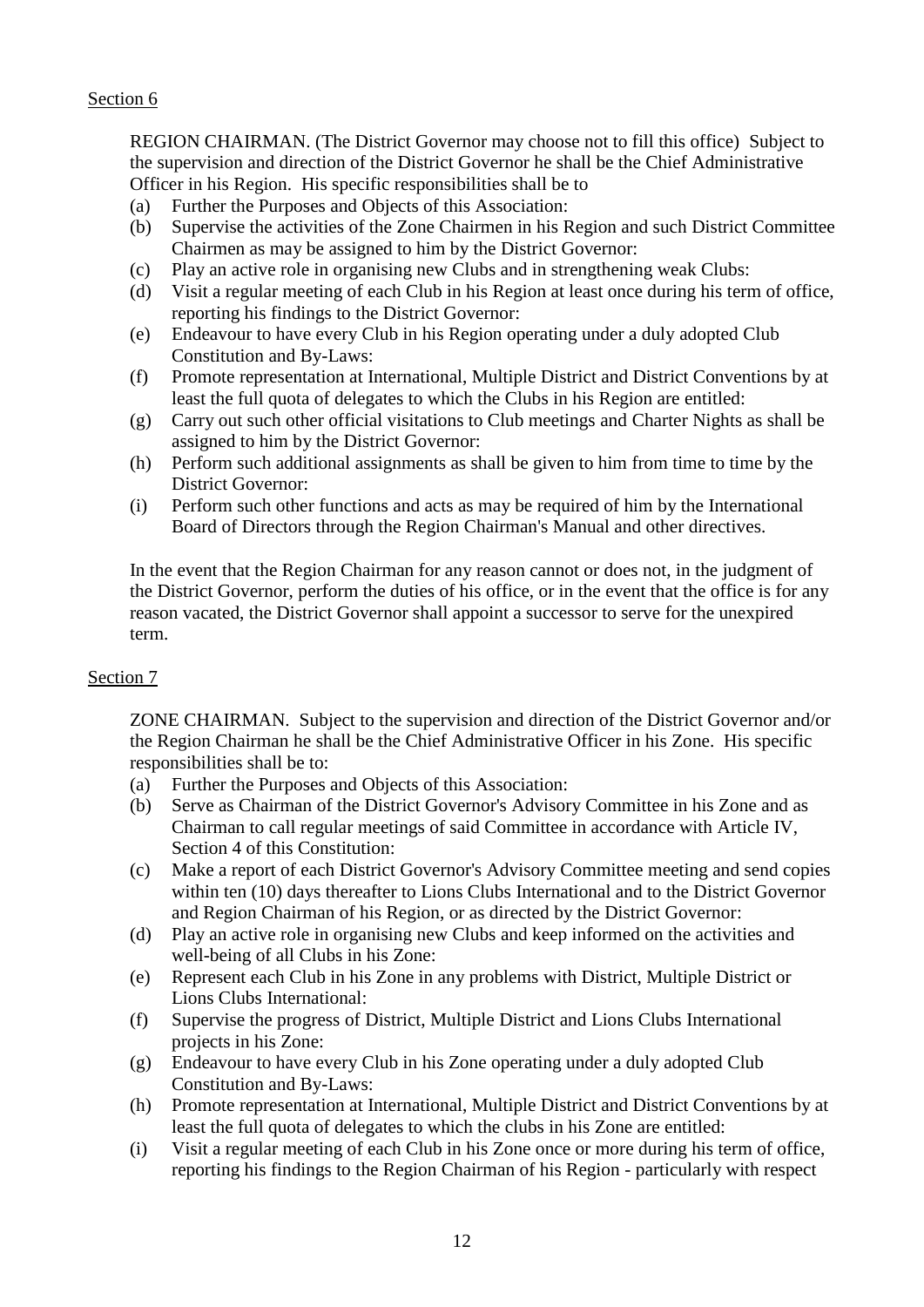to weaknesses which he may have discovered. A copy of such report to be sent to the District Governor:

(j) Perform such other functions and acts as may be required of him by the International Board of Directors through the Zone Chairman's Manual and other directives.

In the event that the Zone Chairman for any reason cannot or does not, in the judgment of the District Governor, perform the duties of his office, or in the event that the office is for any reason vacated, the District Governor shall appoint a successor to serve for the unexpired term.

## Section 8

DISTRICT GOVERNOR'S CABINET. The District Governor's Cabinet shall:

- (a) Assist the District Governor in the performance of his duties and in the formulation of administrative plans and policies affecting the welfare of Lionism within the District:
- (b) Receive from the Region Chairmen reports and recommendations which concern the Clubs and Zones.

## Section 9

DISTRICT GOVERNOR'S ADVISORY COMMITTEE. It shall assist the Zone Chairman in an advisory capacity; procure recommendations affecting the welfare of Lionism and the Clubs in the Zone and relay the same through the Zone Chairman to the District Governor and his Cabinet.

#### Section 10

DISTRICT GOVERNOR'S HONORARY COMMITTEE. It shall act under the direction of the District Governor in the promotion of harmony throughout the District and perform such other additional assignments as shall be given it from time to time by the District Governor. It will meet when its members identify a need or as called upon by the District Governor and will provide advice to the District Governor as is appropriate. The Chairman of this Committee shall be a member of the District Cabinet.

## Section 11

DISTRICT FORWARD PLANNING COMMITTEE, if appointed, shall act under the direction of the District Governor in considering matters related to future policy and procedures within the District. The Chairman of the committee shall be a member of the District Cabinet

## Section 12

SERGEANT-AT-ARMS. The Sergeant-at-Arms shall maintain order and decorum at the respective conventions and meetings of the District and perform such other duties as are incident to his office and as may be given to him from time to time by the District Governor.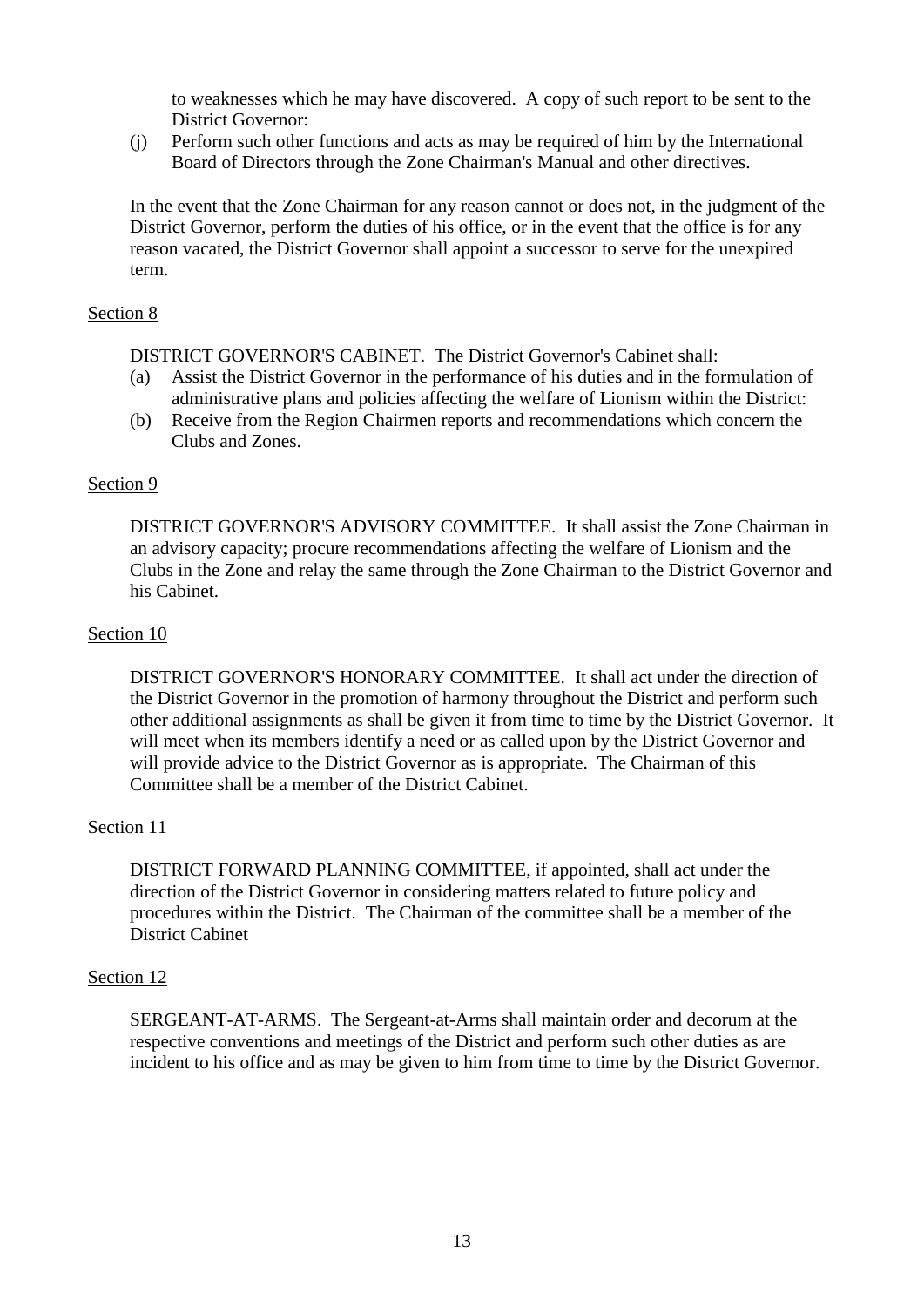## ARTICLE III

## RULES FOR CONVENTION

#### Section 1

The District Governor shall appoint a District Convention Officer, who shall be a member of the District Cabinet, and a Convention Liaison Committee comprising the District Secretary, the District Treasurer and the District Sergeant-at-Arms and chaired by the said District Convention Officer.

This Committee shall examine all invitations from Clubs or Groups desiring to host the District Convention to ensure that they are set forth as the District Governor requires and especially with a realistic estimate of the costing of all items requisite to the efficient organisation of the Convention. It shall also attend all meetings of the Convention Committee of the Lions Club or Group (the Host Convention Committee) elected by the District Convention to host such Convention and to ensure that all business and social programmes and all financial arrangements comply with the requirements of the District Governor. The Host Committee will appoint a Treasurer, to work in conjunction with the District Treasurer, who will monitor and advise on the use of the District Convention Fund.

The District Convention Officer shall report to the District Cabinet the progress of arrangements and, in particular, the District Convention Officer or the Host Committee Treasurer shall produce to the second meeting of Cabinet in the fiscal year a final financial statement of the costing of said Convention for approval by Cabinet. Details of the programme with the approved cost of the social functions shall be sent to each Club in the District not less than ninety (90) days prior to the date fixed for the said Annual Convention.

## Section 2

The Credentials Committee of the District Convention shall be composed of the District Governor, as Chairman, the District Secretary, the District Treasurer and two other nonofficers of the District appointed by the District Governor, or as delegated by the District Governor. The Credentials Officer acting on behalf of the Credentials Committee shall have the powers and perform the duties set forth in Robert's Rules of Order (Newly Revised).

#### Section 3

The District Governor shall arrange the Order of Business for the District Convention and the same shall be the order of the day for all sessions.

#### Section 4

The proceedings of the District Convention shall be in accordance with the District Convention Rules of Procedure - (Appendix II).

#### Section 5

Except as otherwise specifically provided in this Constitution and By-Laws or in the Rules of Procedure adopted for a meeting all questions of Order and Procedure in any District meeting or Convention, any meeting of the District Cabinet, a Region, Zone or member Club, or any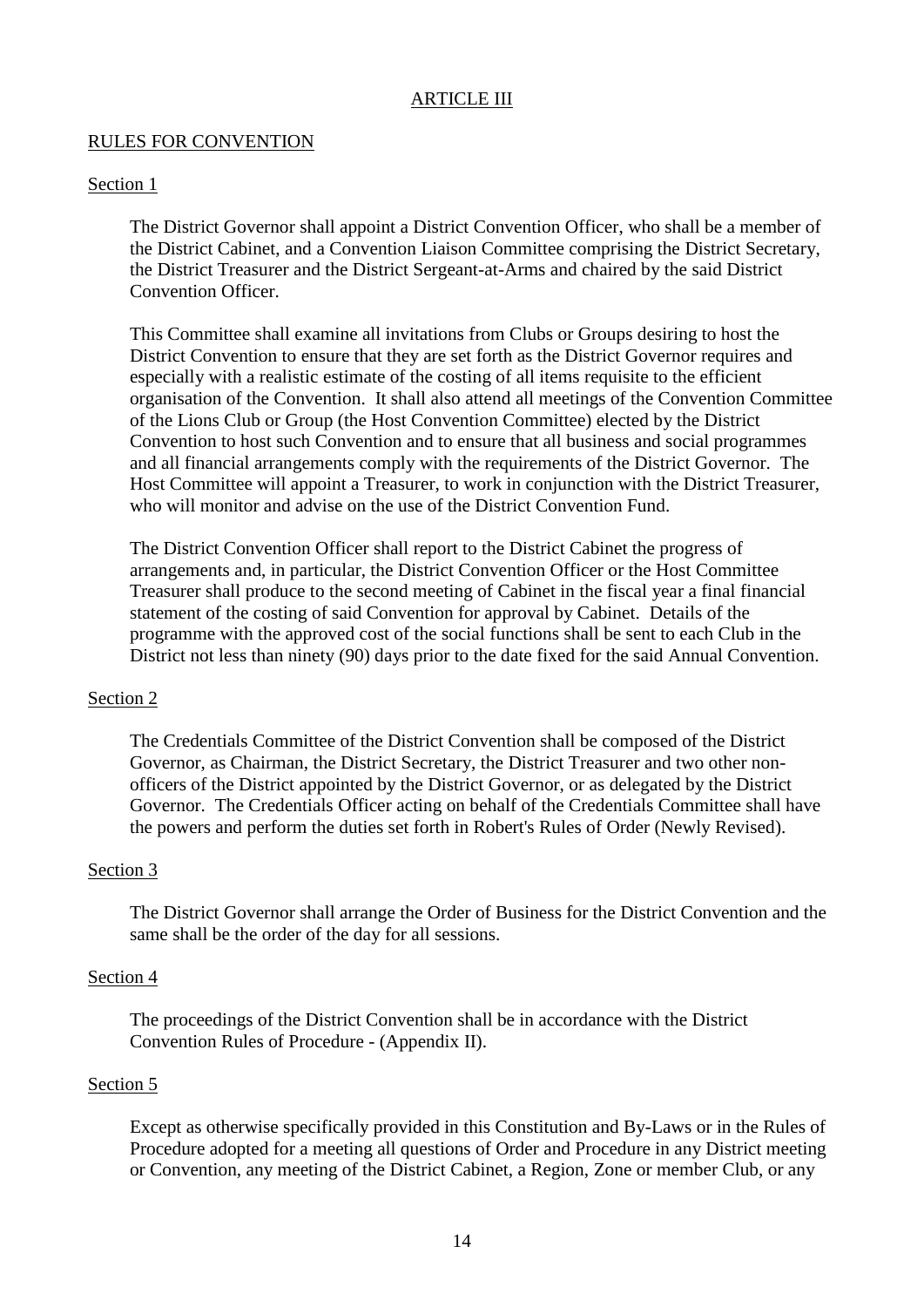group or committee of any one of them shall be determined by Robert's Rules of Order (Newly Revised).

# ARTICLE IV

## INTERNATIONAL DIRECTOR AND SECOND VICE-PRESIDENT NOMINEES NOMINATION AND ENDORSEMENT

#### Section 1

Subject to the provisions of the International Constitution and By-Laws, any member of a Lions Club in the District seeking endorsement of a District Convention as a candidate for the office of International Director or Second Vice-President shall:

- (a) Deliver by mail or in person written Notice of Intention to seek such endorsement to the District Governor and to the Multiple District Council Secretary no later than the date decided and notified by the Multiple District Council:
- (b) Deliver with the said Notice of Intention evidence of fulfilment of the qualifications for such office set forth in the International Constitution and By-Laws, Article II Sections 2 and 3.

#### Section 2

Each Notice of Intention so delivered shall be transmitted forthwith by the District Governor to the Resolutions, Nominations, Constitution and By-Laws Committee, which shall review and perfect same by obtaining from each prospective candidate any additional evidence of such intention and qualifications as may be necessary under the International Constitution and By-Laws and any Rules set by the Multiple District Council of Governors. It shall place in nomination at the respective District Convention the name of each such prospective candidate who has fulfilled said procedural and Constitutional requirements.

#### Section 3

Each such nominee for endorsement shall be entitled to one nominating speech of no more than three (3) minutes duration and one personal speech of no more than five (5) minutes duration at the respective District Convention.

#### Section 4

Endorsement shall be by secret ballot in accordance with Article I, Section 3(iv) of these By Laws. The nominee receiving more than 50% of the total number of effective votes cast shall be declared as endorsed as the candidate of the Convention and of the District.

#### Section 5

Certification of Endorsement by the respective Convention shall be made in writing to the Multiple District Council Secretary, and to such other persons as may be designated by the Multiple District Council of Governors, by the District officials designated, and in accordance with the requirements therefor set forth in the International Constitution and By-Laws and by the Multiple District Council of Governors.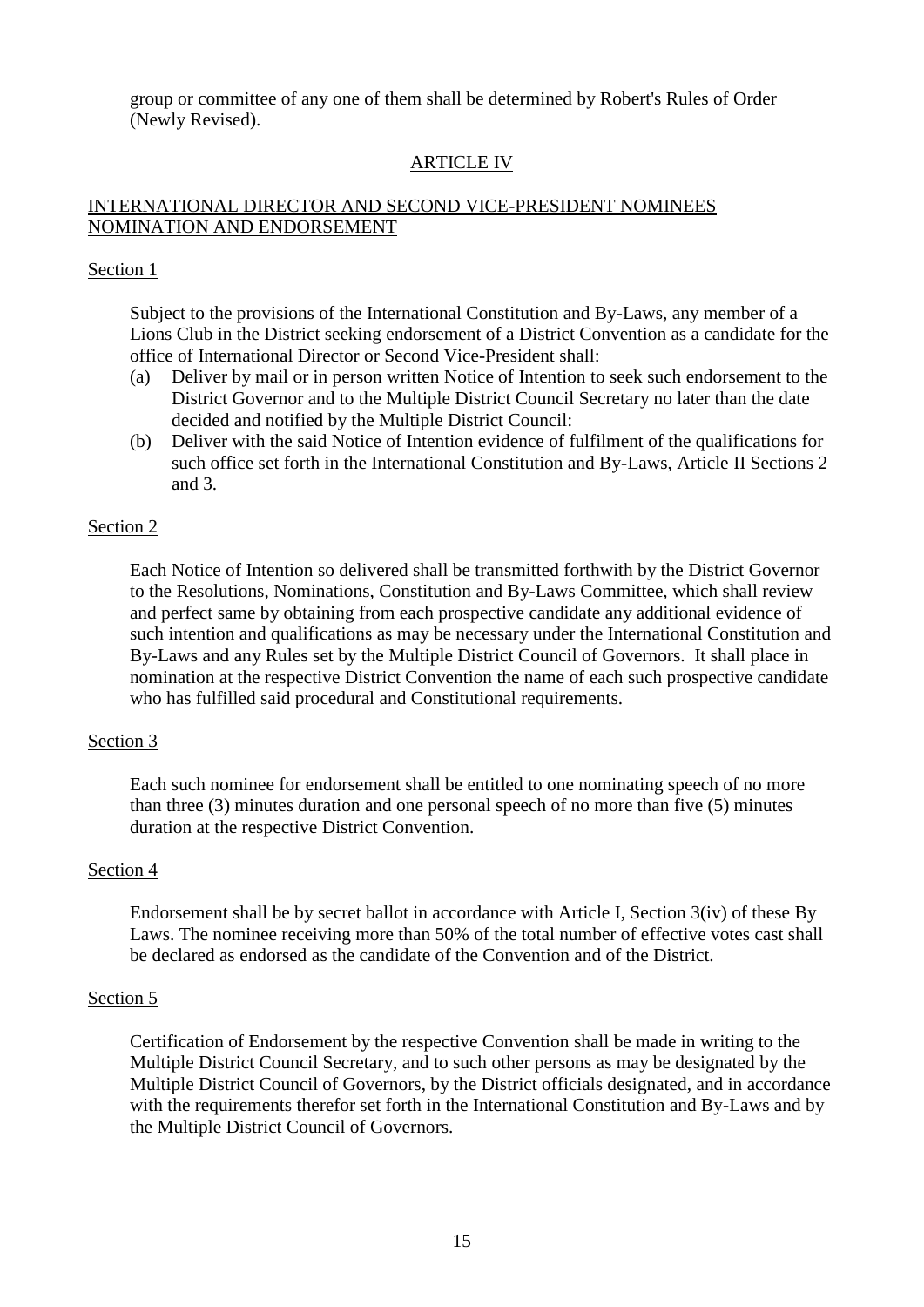No endorsement of any candidacy of any member of a Lions Club in this District shall be valid unless and until the provisions of this Article IV have been met.

## Section 7

A candidate so endorsed shall receive from all members of the District their fullest and wholehearted support, including financial support if so approved by the Convention at which such candidate is endorsed.

# ARTICLE V

# CLUB AFFAIRS

# Section 1

The obligations of a chartered club shall be as follows:

- (a) To hold regularly scheduled meetings not less than twice a month:
- (b) Except as otherwise provided herein to collect from each member minimum annual dues to cover International, Multiple District and District dues and such other expenses as are necessary for the club administration:
- (c) To enforce regular attendance:
- (d) To carry on activities for the advancement of the civic, cultural, social or moral welfare of the community and for the promotion of international understanding:
- (e) To submit regular monthly reports to the International Office, District Governor, Region Chairman (if appointed) and Zone Chairman on blanks provided, containing such information as may be called for by the Board of Directors of this Association:
- (f) To elect officers annually, not later than 15th April, whose terms of office shall commence on 1st July following their election:
- (g) To investigate thoroughly the background of all persons proposed for membership in the club:
- (h) To uphold, preserve and enhance the image of the International Association of Lions Clubs:
- (i) To abide by the policies and requirements, as determined from time to time, of the International Board of Directors.

# Section 2

The District Governor, the First Vice District Governor, the Second Vice District Governor, the District Secretary, the District Treasurer and the Region Chairmen shall be entitled to inspect the Books of Accounts and the Minute Books of any Club within the District or their Region at any reasonable time for any proper purpose and to attend any meetings of such clubs.

# Section 3

Except when authorised by the International Board of Directors or the District Governor, no Lions Club, Lions Club member or any entity organised and/or controlled by any Lions Club shall solicit funds or aid or anything of material or commercial value in the chartered territory of any other Lions Club without the consent of such other Club. Neither shall any Lions Club,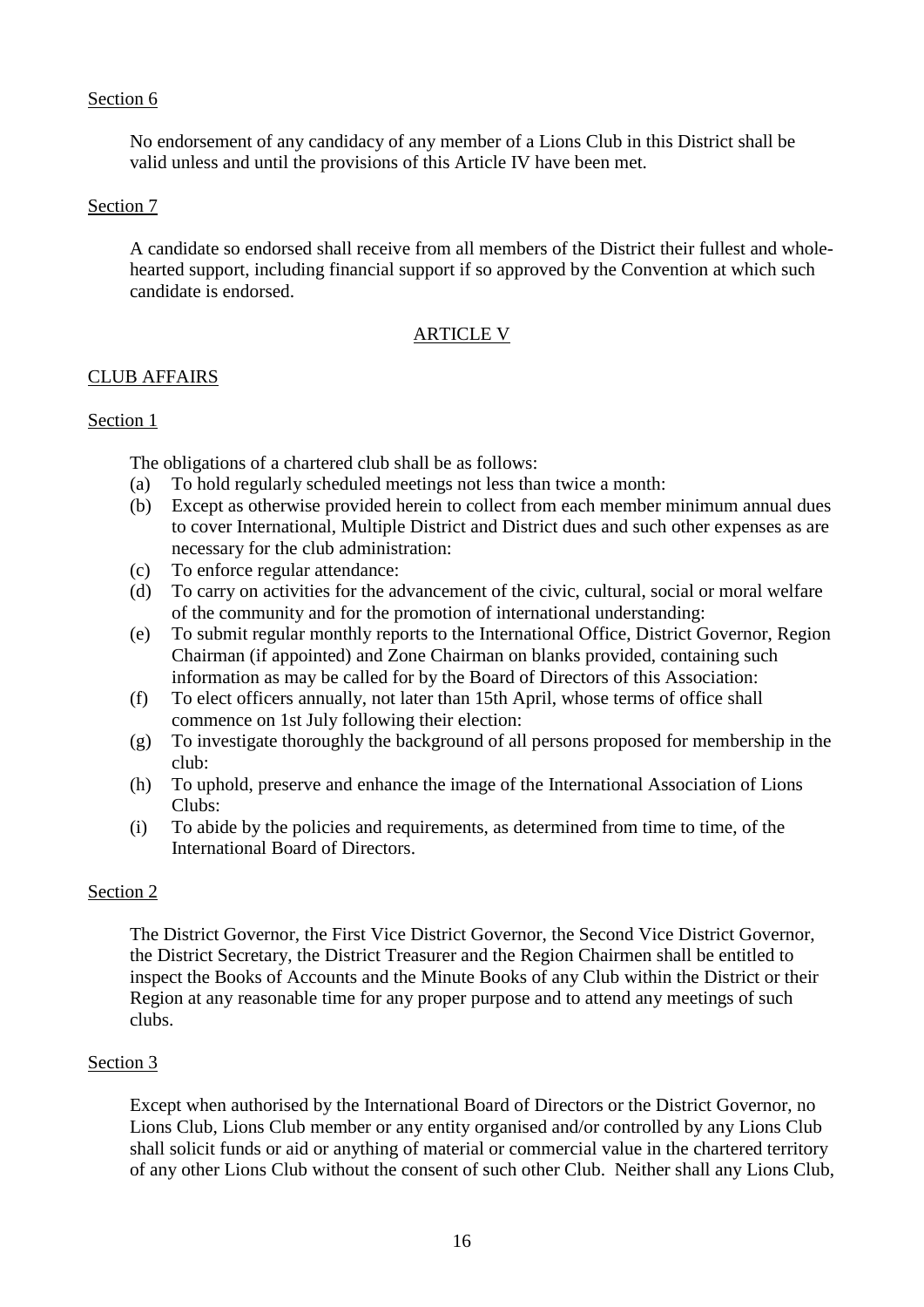Lions Club member or any other Lions organisation use the membership relationship for any solicitation promoting private commercial benefits.

## ARTICLE VI

#### FISCAL YEAR

The fiscal year of this District shall be from 1st July to 30th June.

#### ARTICLE VII

#### INTERPRETATION AND MEMORANDA

## Section 1

This Constitution and By-Laws shall be read, construed and operated in the general context and spirit of the Constitution and By-Laws of Lions Clubs International and shall be binding upon the whole of the membership of this District. All disputes and differences arising therefrom, incidental to or consequent upon any ambiguities or uncertainties herein, or omission herefrom, or otherwise, concerning matters dealt with in this Constitution and By-Laws, shall be resolved by the District Cabinet and that decision shall take immediate effect. The District Governor shall then forthwith advise all Clubs of such decision and all other decisions affecting Clubs made from time to time by the District Cabinet and/or the District Governor, by means of the District Governor's Newsletter or other memoranda, at the earliest opportunity. Any such decisions shall be binding upon the whole membership and shall stand and have full force and effect while the District Governor remains in office unless, meanwhile, constitutionally amended by resolution at the District Convention. In the event of such amendment any interim acts, deeds or omissions consequent upon such decisions shall be deemed, nevertheless, to have been valid and effective.

#### Section 2

The District Governor, on taking office, shall review all outstanding memoranda and/or Newsletters and re-affirm, amend or cancel any existing decisions, advising all Clubs accordingly within thirty (30) days after the adjournment of the preceding International Convention.

#### Section 3

All Resolutions adopted at the District Convention shall be notified forthwith to all Clubs in the District by the District Governor by means of a specific memorandum which will be retained by the Secretary of each Club and passed on to his/her successor.

#### Section 4

All communications or memoranda may be transmitted by electronic mail where-ever appropriate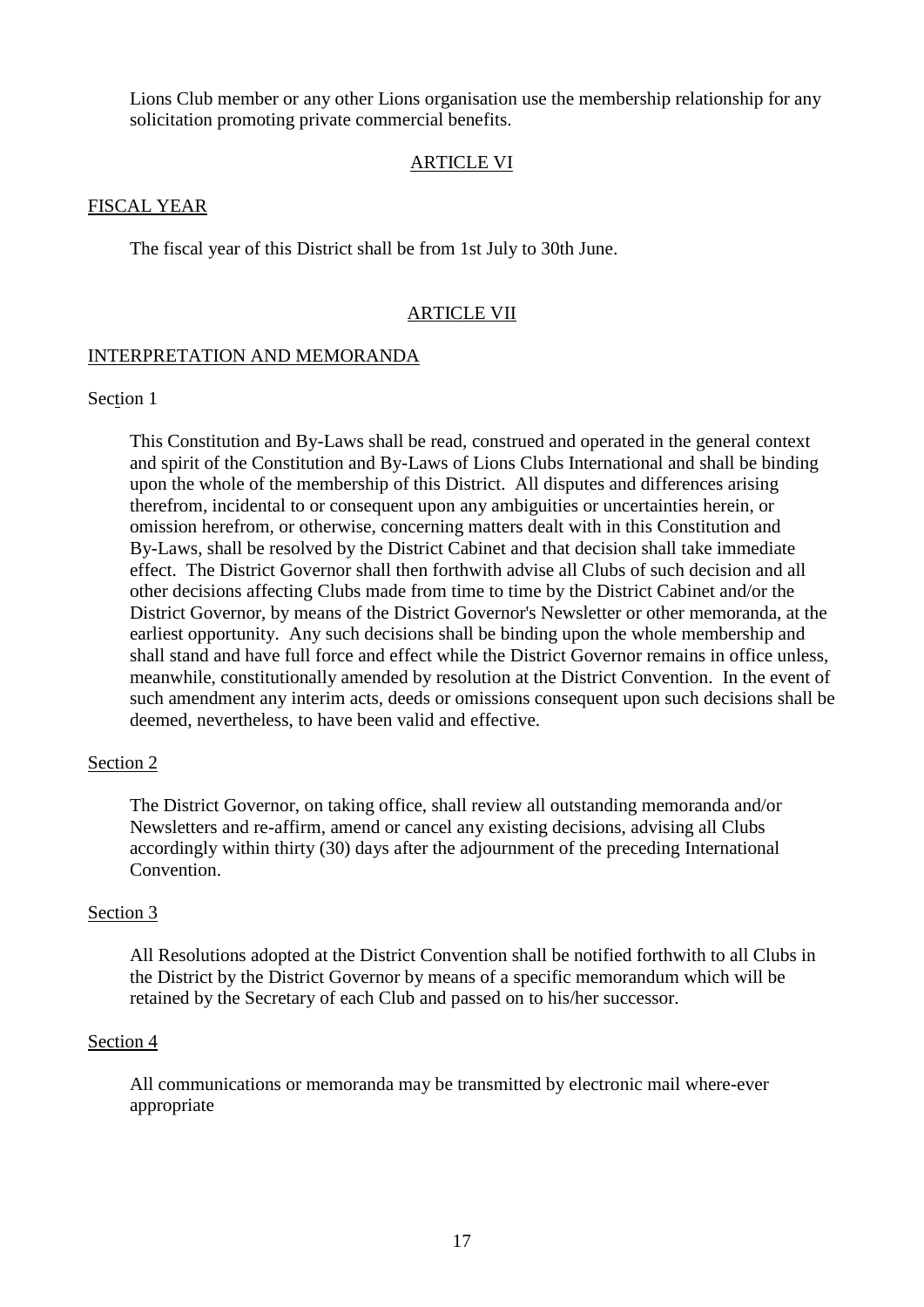The District Convention Rules of Procedure and the Glossary attached as appendices to this Constitution and By-Laws shall be taken, read and acted upon as though they were part of this Constitution and By-Laws and shall have the same binding power upon the whole membership of this District.

#### ARTICLE VIII

#### AMENDMENTS

#### Section 1

These By-Laws may be amended only at a District Convention, by Resolution reported by the Convention Committee on Resolutions, Nominations, Constitution and By-Laws and adopted by a majority of the votes cast or as is necessary to comply with amendments to the International Constitution as introduced from time to time.

#### Section 2

No amendment shall be reported or voted upon unless same shall have been furnished in writing to each Club in the District no less than forty-two (42) days prior to the convening date of the Annual Convention with notice that same will be voted upon at said Convention.

#### Section 3

Each amendment shall take effect at the close of the District Convention at which adopted unless otherwise specified in the amendment.

## ARTICLE IX

This Constitution and By-Laws, with Appendices, shall take effect at the close of the District Convention at which the same is adopted by the affirmative vote of two-thirds of the votes cast.

\*\*\*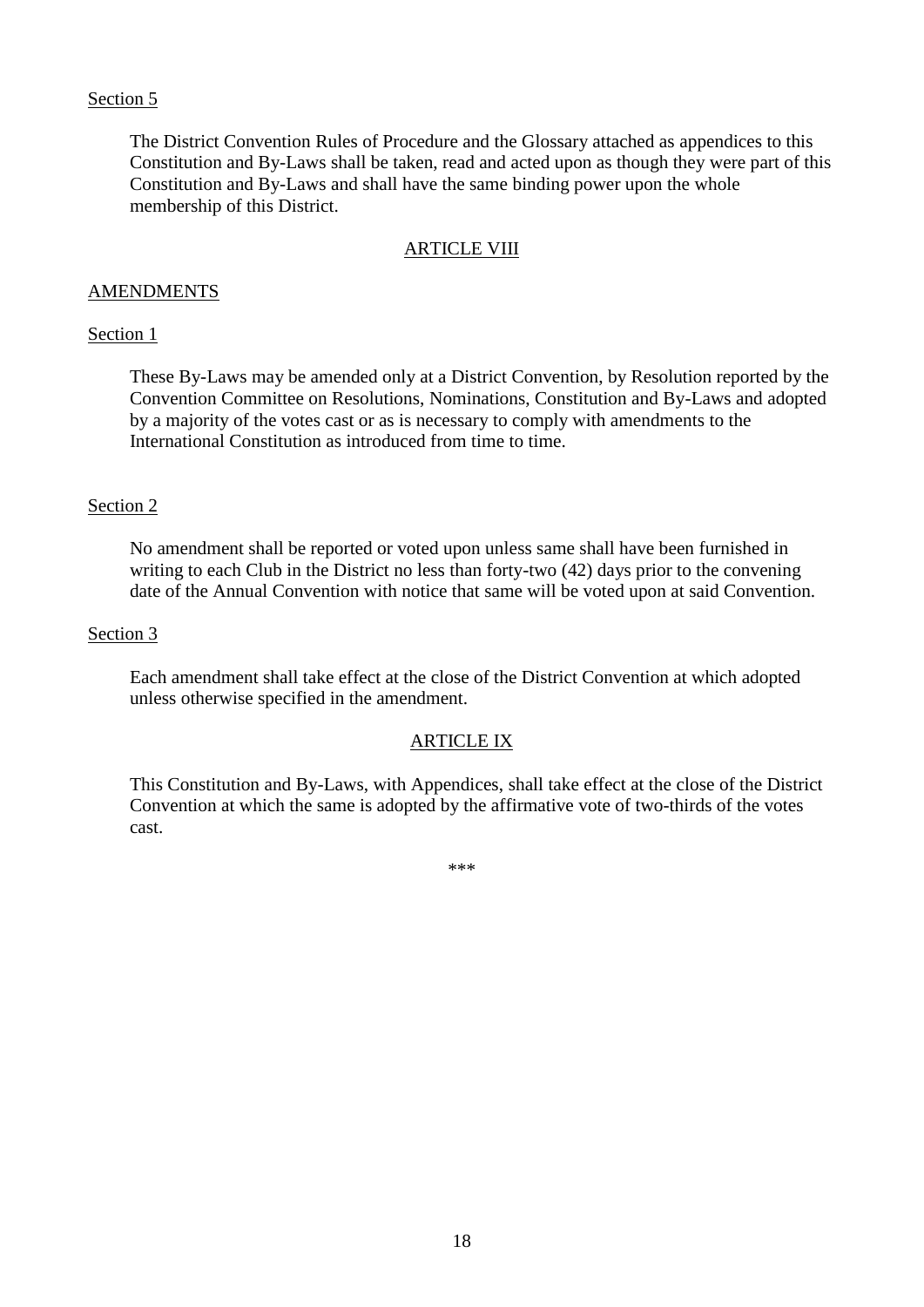# APPENDIX I

# **Glossary**

For the avoidance of doubt, the following words shall have meanings assigned to them as hereunder:

| Lions Clubs International<br>$\mathcal{L}$<br>Lions International<br>ł | The International Association of Lions Clubs                                                                                                                                                                                                                                                                                                                                                                                                                                                          |
|------------------------------------------------------------------------|-------------------------------------------------------------------------------------------------------------------------------------------------------------------------------------------------------------------------------------------------------------------------------------------------------------------------------------------------------------------------------------------------------------------------------------------------------------------------------------------------------|
| <b>Multiple District</b>                                               | Multiple District 105, British Isles and Ireland                                                                                                                                                                                                                                                                                                                                                                                                                                                      |
| District                                                               | District 105A                                                                                                                                                                                                                                                                                                                                                                                                                                                                                         |
| <b>District Cabinet</b>                                                | As specified in Article IV, Section 1                                                                                                                                                                                                                                                                                                                                                                                                                                                                 |
| Convention                                                             | Except as otherwise specified, the Annual District Convention of<br>District 105A                                                                                                                                                                                                                                                                                                                                                                                                                     |
| Club or Clubs                                                          | A Lions Club or Clubs within District 105A, chartered and in<br>good standing with the International Association of Lions Clubs                                                                                                                                                                                                                                                                                                                                                                       |
| Lions Club in Good Standing                                            | A Club operating in accordance with the provisions of the<br>International Constitution and By-Laws and the policies of the<br>International Board of Directors; is not in Status Quo; has paid in<br>full all International, Multiple District and District dues and has no<br>unpaid balance with Lions Clubs International greater than fifty<br>(50) US Dollars outstanding for longer than ninety (90) days.                                                                                     |
| Member in Good Standing                                                | A Lion who has paid all just dues to his Club Secretary/Treasurer<br>and holds the Official Membership Card issued by such<br>Secretary/Treasurer                                                                                                                                                                                                                                                                                                                                                     |
| He, His, Him                                                           | Wherever the male gender or pronoun appears, it shall be<br>interpreted to mean both male and female persons                                                                                                                                                                                                                                                                                                                                                                                          |
| <b>Status Quo</b>                                                      | A temporary suspension of a Club's charter, rights and privileges.<br>Justifiable conditions for placing a Club in Status Quo are:<br>Failure to comply with the objectives of Lionism:<br>Conduct unbecoming a Lions Club:<br>Failure to pay International, Multiple District and District<br>obligations within ninety (90) days of due date:<br>Failure to maintain reasonable attendance requirements:<br>Failure to submit Membership and Activity Reports for six<br>consecutive months or more |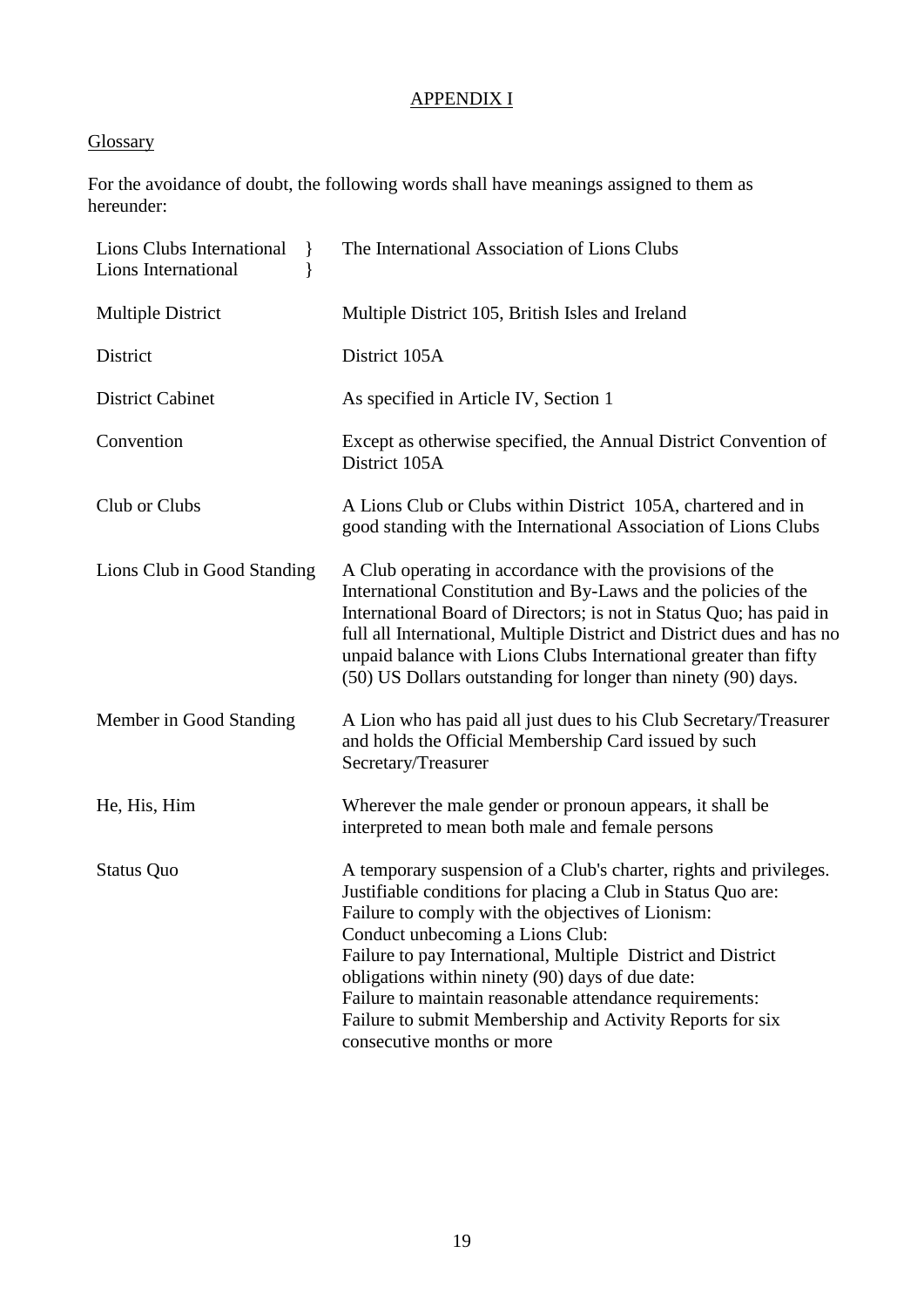# APPENDIX II

# DISTRICT 105A CONVENTION RULES OF PROCEDURE

# CHAIRMAN

- 1 The District Governor or, in his absence, the First Vice District Governor or if he is not available the Second Vice District Governor, shall preside at Convention.
- 2 The Chairman shall have discretion in selecting speakers, in deciding on the number of speakers to any resolution/amendment and in terminating discussion whenever he considers it appropriate.
- 3 The Chairman, being entirely neutral, shall not be a delegate of his Club. If, at any time, he wishes to express a personal opinion on a matter under discussion, he shall vacate the Chair for this purpose.

# SPEAKERS

- 4 On the Chairman standing any speaker shall yield to the Chair and immediately resume his seat.
- 5(a) Any delegate wishing to speak on any resolution/amendment or other matter of business, must use a microphone, announce his name and Club and address the Chair;
- 5(b) If a member of the Cabinet speaks on any resolution/amendment or other matter of business, he shall state whether he is representing the views of Cabinet or otherwise.

# RESOLUTIONS AND AMENDMENTS

- 6 Resolutions/amendments will be moved and seconded as follows:
	- (a) By nominees on behalf of the Cabinet
	- (b) By delegates on behalf of a Club (or of two Clubs when a Resolution is sponsored by more than one Club).
- 7(a) If no delegates are present from a Club submitting a resolution/amendment then, unless that Club advises the Chairman of the Resolutions, Nominations, Constitution and By-Laws Committee in writing at least ten (10) days before commencement of the Convention of the names of a proposer and seconder from another Club, the resolution/amendment shall be withdrawn, unless Convention shall decide otherwise. With this one exception no resolution/amendment may be withdrawn without the consent of Convention.
- (b) If a resolution be withdrawn with the consent of Convention and there is an amendment to that resolution tabled, then that amended resolution shall become the substantive resolution.
- (c) All resolutions/amendments shall be moved and seconded before consideration by Convention and not more than one resolution/amendment shall be discussed at any one time.
- (d) A delegate shall not move more than one amendment to any one resolution nor shall the mover of a resolution move any amendment to such resolution.
- (e) Where appropriate and convenient, resolutions/amendments will be put for consideration immediately following the adoption of the relevant Committee Chairman's or Specialist Officer's report.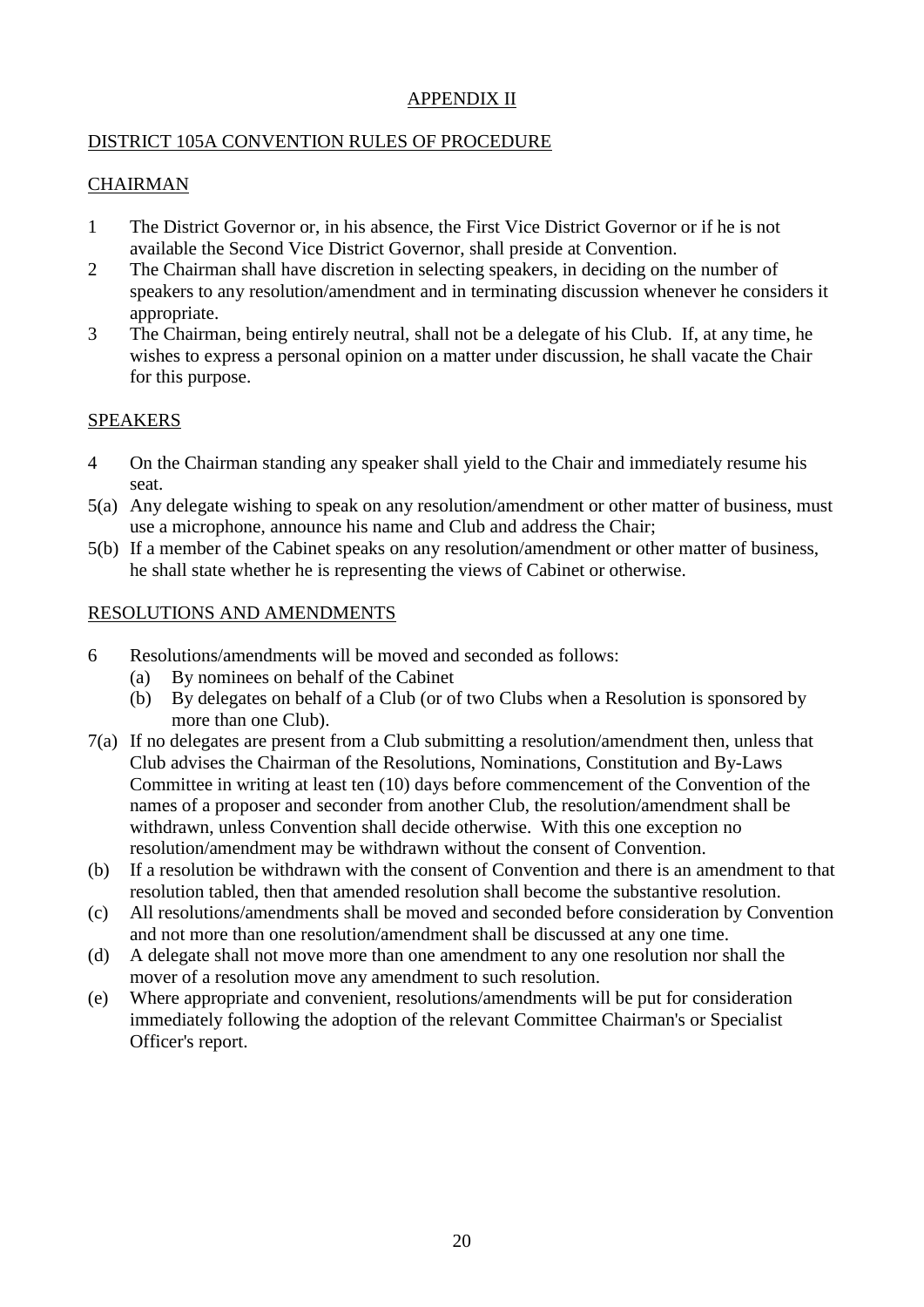# EMERGENCY RESOLUTIONS AND AMENDMENTS

- 8 The Chairman shall have discretion to submit an emergency resolution/amendment for consideration at Convention provided:
	- (a) Where appropriate, the resolution/amendment was received by him in writing before the commencement of the opening session of Convention
	- (b) In his opinion, the resolution/amendment could not reasonably have been submitted to the Resolutions, Nominations, Constitution and By-Laws Committee on or before the closing dates as decided by Cabinet for their receipt by such Committee and
	- (c) Convention consents by a majority of registered delegates present and voting to the resolution/amendment being so considered.

# DELEGATE TO SPEAK ONCE ONLY

- 9(a) Subject only to the provision of Section 17 hereof, a delegate shall not speak more than once to the same resolution/amendment without the consent of Convention:
- (b) Only the Chairman or the mover of a resolution exercising his right of reply shall speak more than once on any resolution.

# TIME LIMITS FOR SPEECHES

- 10(a)The proposer of a resolution/amendment will be permitted a maximum of three (3) minutes to put his case and after doing so shall formally move the resolution/amendment. Normally the seconder will formally second the resolution and may reserve the right to speak later. At the conclusion of the debate and before a vote is taken on a resolution, the proposer of the resolution shall have the right of reply for the purpose of answering questions or clarifying points raised. He will not be permitted to introduce fresh arguments and shall not be allowed more than two (2) minutes for this purpose;
- (b) The mover of an amendment shall not be entitled to the right of reply except when an original resolution has been displaced by an amendment which has become a substantive resolution in accordance with Clause 7(b) above, when the right of reply ensues to the mover of the amendment.
- 11(a)With the exception of the time limits stated in Clause 10(a), every speaker in general debate will be limited to two  $(2)$  minutes and must direct his speech strictly to the report, resolution, or amendment under discussion.
- (b) The times specified for speakers may be exceeded only with approval of Convention.

# VOTING

- 12 The voting on any resolution/amendment or general business shall be by show of delegate cards of those present and voting and the Chairman shall declare the result or order a count. If the Chairman's declaration is challenged by twenty or more delegates the votes shall be counted.
- 13 Any election of candidates for office shall be in accordance with Article I, Section 3, of the District Constitution By-Laws.
- 14 Any election for the appointment of Host Clubs for future Conventions shall be by secret ballot and the nomination receiving the majority of votes shall be declared elected.
- 15 In the event of a tie following a show of delegate cards or secret ballot the Chairman shall cast the deciding vote.